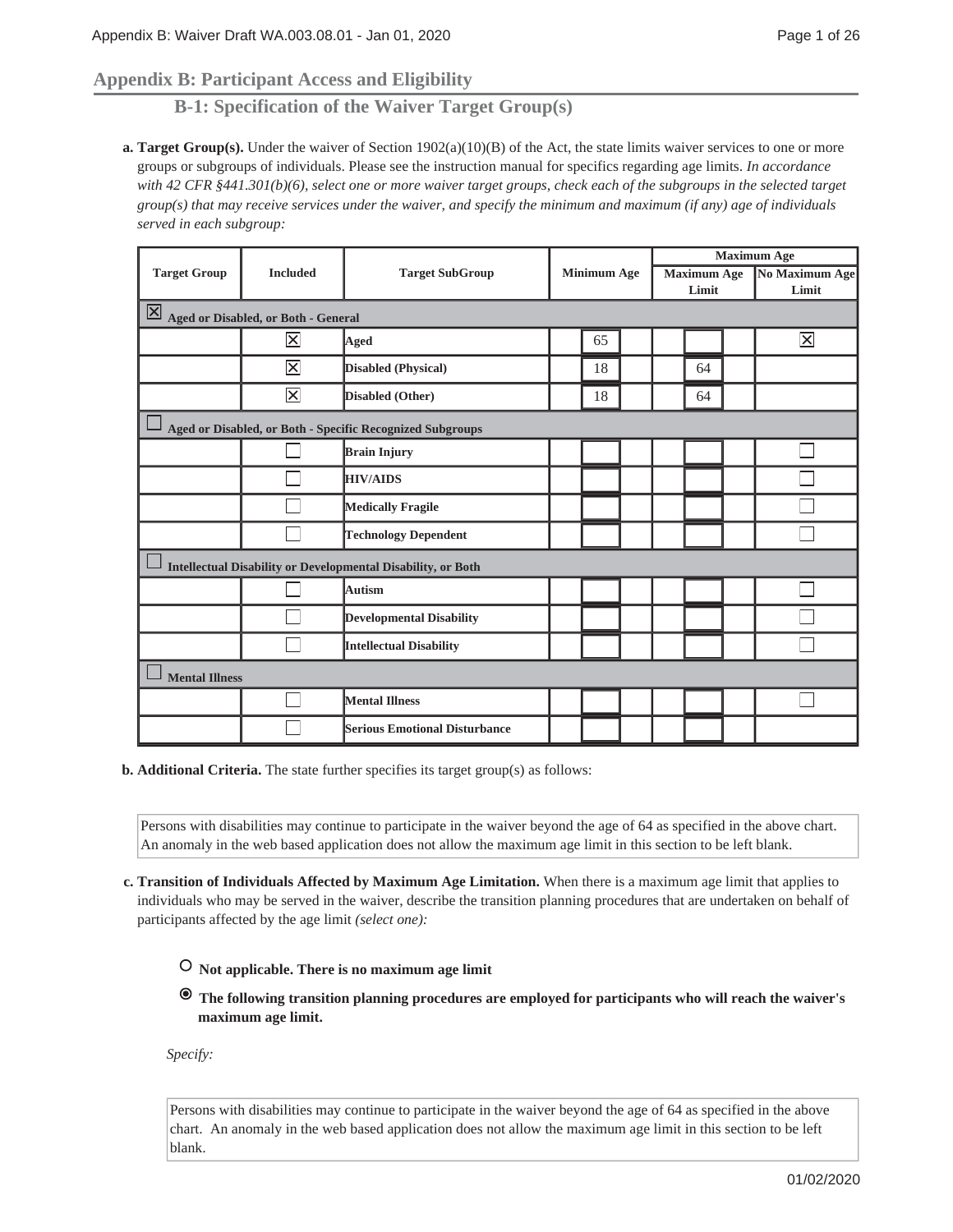# **Appendix B: Participant Access and Eligibility**

**B-2: Individual Cost Limit (1 of 2)**

- **Individual Cost Limit.** The following individual cost limit applies when determining whether to deny home and **a.** community-based services or entrance to the waiver to an otherwise eligible individual *(select one)*. Please note that a state may have only ONE individual cost limit for the purposes of determining eligibility for the waiver:
	- **No Cost Limit.** The state does not apply an individual cost limit. *Do not complete Item B-2-b or item B-2-c*.
	- **Cost Limit in Excess of Institutional Costs.** The state refuses entrance to the waiver to any otherwise eligible individual when the state reasonably expects that the cost of the home and community-based services furnished to that individual would exceed the cost of a level of care specified for the waiver up to an amount specified by the state. *Complete Items B-2-b and B-2-c*.

**The limit specified by the state is** *(select one)*

 **A level higher than 100% of the institutional average.**

Specify the percentage:

 **Other**

*Specify:*

- **Institutional Cost Limit.** Pursuant to 42 CFR 441.301(a)(3), the state refuses entrance to the waiver to any otherwise eligible individual when the state reasonably expects that the cost of the home and community-based services furnished to that individual would exceed 100% of the cost of the level of care specified for the waiver. *Complete Items B-2-b and B-2-c.*
- **Cost Limit Lower Than Institutional Costs.** The state refuses entrance to the waiver to any otherwise qualified individual when the state reasonably expects that the cost of home and community-based services furnished to that individual would exceed the following amount specified by the state that is less than the cost of a level of care specified for the waiver.

*Specify the basis of the limit, including evidence that the limit is sufficient to assure the health and welfare of waiver participants. Complete Items B-2-b and B-2-c.*

**The cost limit specified by the state is** *(select one)*:

 **The following dollar amount:**

|  | Specify dollar amount: |  |
|--|------------------------|--|
|--|------------------------|--|

**The dollar amount** *(select one)*

 **Is adjusted each year that the waiver is in effect by applying the following formula:**

Specify the formula: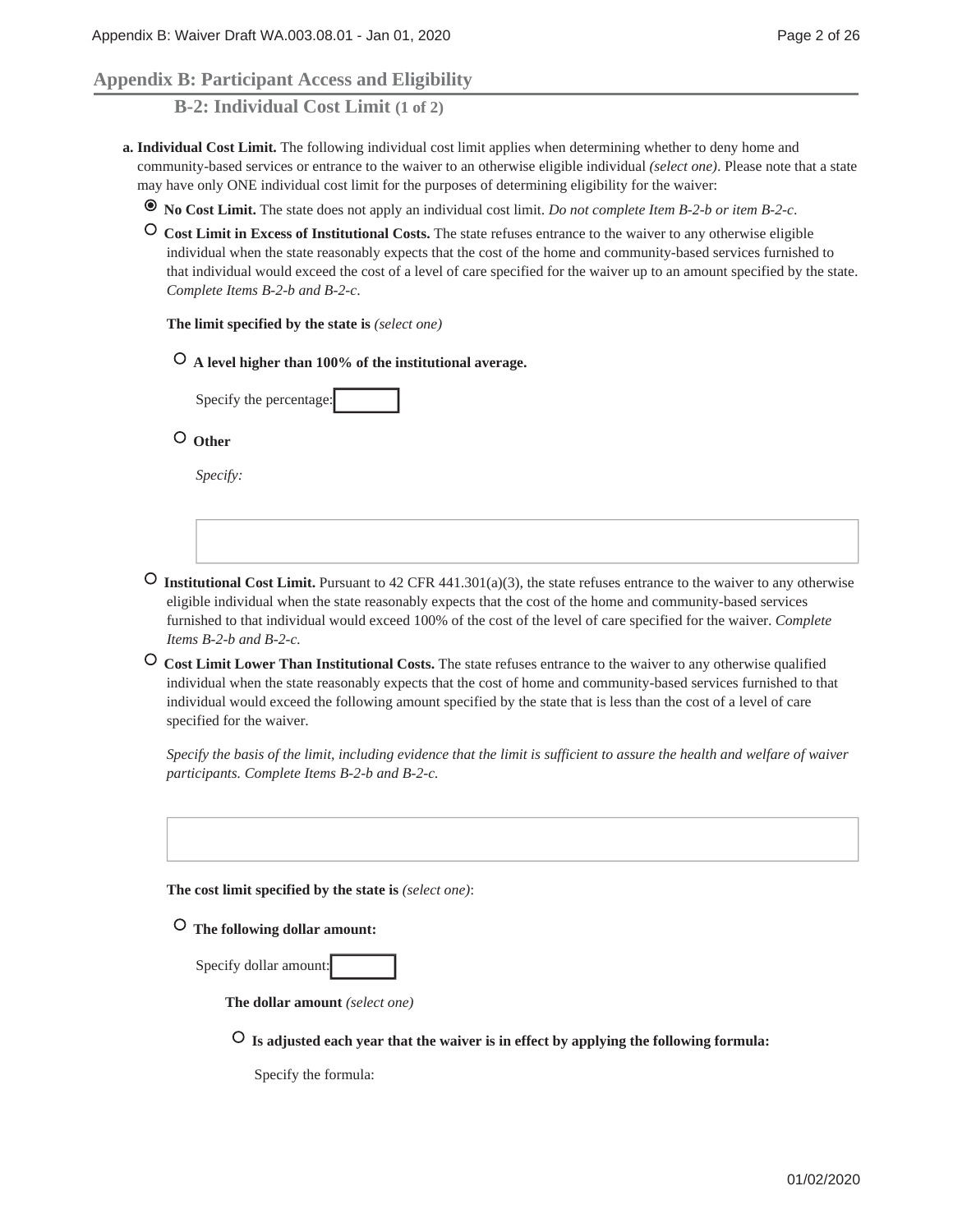$\overline{1}$ 

| May be adjusted during the period the waiver is in effect. The state will submit a waiver<br>amendment to CMS to adjust the dollar amount.                                                                                                                                                                                                                                                                                                                                                                                                                                                                         |  |  |  |  |  |  |
|--------------------------------------------------------------------------------------------------------------------------------------------------------------------------------------------------------------------------------------------------------------------------------------------------------------------------------------------------------------------------------------------------------------------------------------------------------------------------------------------------------------------------------------------------------------------------------------------------------------------|--|--|--|--|--|--|
| $\circ$<br>The following percentage that is less than 100% of the institutional average:                                                                                                                                                                                                                                                                                                                                                                                                                                                                                                                           |  |  |  |  |  |  |
| Specify percent:                                                                                                                                                                                                                                                                                                                                                                                                                                                                                                                                                                                                   |  |  |  |  |  |  |
| $\circ$ Other:                                                                                                                                                                                                                                                                                                                                                                                                                                                                                                                                                                                                     |  |  |  |  |  |  |
|                                                                                                                                                                                                                                                                                                                                                                                                                                                                                                                                                                                                                    |  |  |  |  |  |  |
| Specify:                                                                                                                                                                                                                                                                                                                                                                                                                                                                                                                                                                                                           |  |  |  |  |  |  |
|                                                                                                                                                                                                                                                                                                                                                                                                                                                                                                                                                                                                                    |  |  |  |  |  |  |
|                                                                                                                                                                                                                                                                                                                                                                                                                                                                                                                                                                                                                    |  |  |  |  |  |  |
| <b>Appendix B: Participant Access and Eligibility</b>                                                                                                                                                                                                                                                                                                                                                                                                                                                                                                                                                              |  |  |  |  |  |  |
| <b>B-2: Individual Cost Limit (2 of 2)</b>                                                                                                                                                                                                                                                                                                                                                                                                                                                                                                                                                                         |  |  |  |  |  |  |
| Answers provided in Appendix B-2-a indicate that you do not need to complete this section.                                                                                                                                                                                                                                                                                                                                                                                                                                                                                                                         |  |  |  |  |  |  |
| can be assured within the cost limit:<br>c. Participant Safeguards. When the state specifies an individual cost limit in Item B-2-a and there is a change in the<br>participant's condition or circumstances post-entrance to the waiver that requires the provision of services in an amount<br>that exceeds the cost limit in order to assure the participant's health and welfare, the state has established the following<br>safeguards to avoid an adverse impact on the participant (check each that applies):<br>The participant is referred to another waiver that can accommodate the individual's needs. |  |  |  |  |  |  |
| Additional services in excess of the individual cost limit may be authorized.                                                                                                                                                                                                                                                                                                                                                                                                                                                                                                                                      |  |  |  |  |  |  |
| Specify the procedures for authorizing additional services, including the amount that may be authorized:                                                                                                                                                                                                                                                                                                                                                                                                                                                                                                           |  |  |  |  |  |  |
|                                                                                                                                                                                                                                                                                                                                                                                                                                                                                                                                                                                                                    |  |  |  |  |  |  |
| Other safeguard(s)                                                                                                                                                                                                                                                                                                                                                                                                                                                                                                                                                                                                 |  |  |  |  |  |  |
| Specify:                                                                                                                                                                                                                                                                                                                                                                                                                                                                                                                                                                                                           |  |  |  |  |  |  |
|                                                                                                                                                                                                                                                                                                                                                                                                                                                                                                                                                                                                                    |  |  |  |  |  |  |
| <b>Appendix B: Participant Access and Eligibility</b>                                                                                                                                                                                                                                                                                                                                                                                                                                                                                                                                                              |  |  |  |  |  |  |

**B-3: Number of Individuals Served (1 of 4)**

**Unduplicated Number of Participants.** The following table specifies the maximum number of unduplicated participants **a.** who are served in each year that the waiver is in effect. The state will submit a waiver amendment to CMS to modify the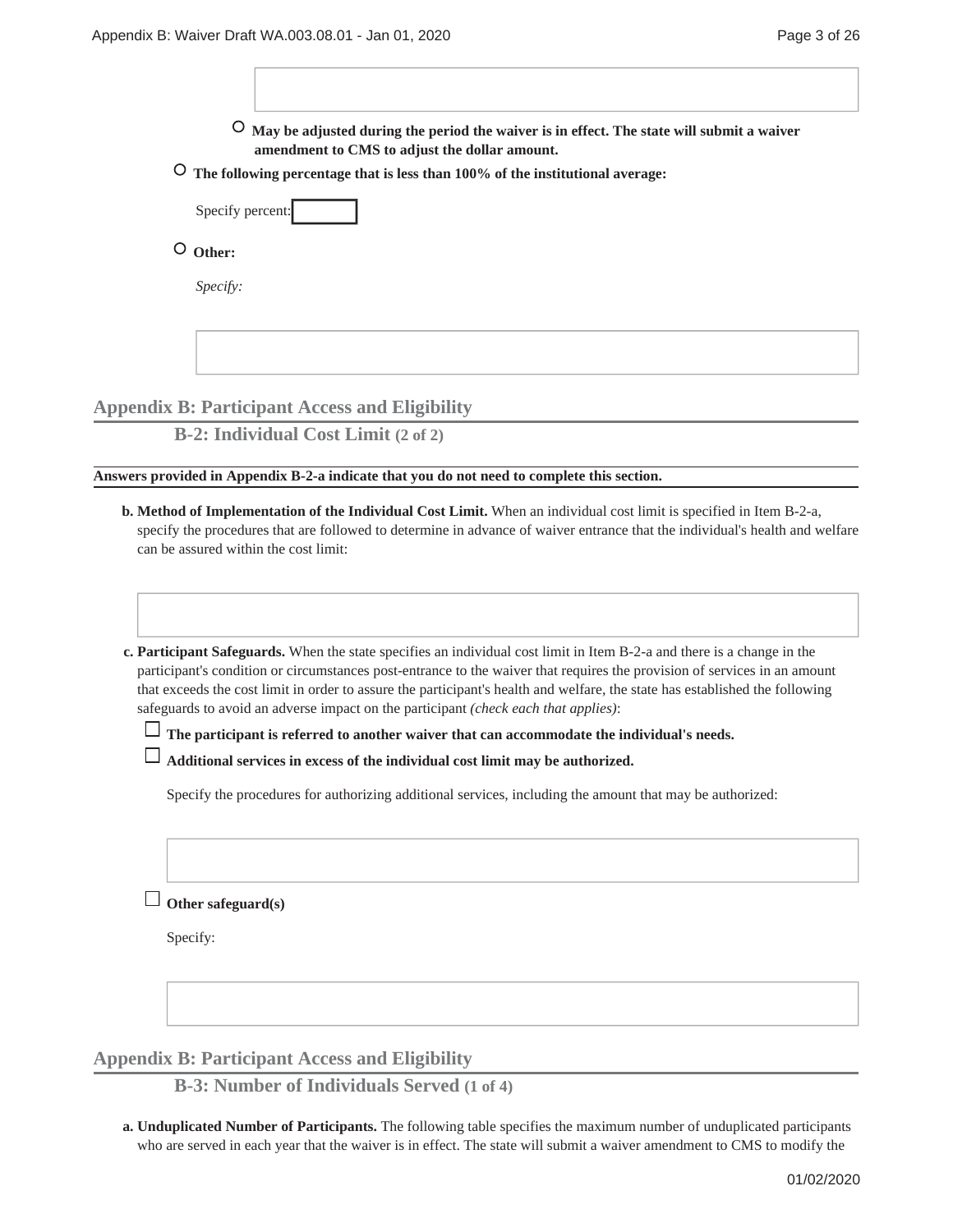:

number of participants specified for any year(s), including when a modification is necessary due to legislative appropriation or another reason. The number of unduplicated participants specified in this table is basis for the costneutrality calculations in Appendix J:

| Table: B-3-a<br><b>Waiver Year</b> |                                            |  |  |  |
|------------------------------------|--------------------------------------------|--|--|--|
|                                    | <b>Unduplicated Number of Participants</b> |  |  |  |
| Year 1                             | 44868                                      |  |  |  |
| Year 2                             | 47560                                      |  |  |  |
| Year 3                             | 50413                                      |  |  |  |
| Year 4                             | 53438                                      |  |  |  |
| Year 5                             | 56644                                      |  |  |  |

**Limitation on the Number of Participants Served at Any Point in Time.** Consistent with the unduplicated number of **b.** participants specified in Item B-3-a, the state may limit to a lesser number the number of participants who will be served at any point in time during a waiver year. Indicate whether the state limits the number of participants in this way: *(select one)*

 **The state does not limit the number of participants that it serves at any point in time during a waiver year.**

 **The state limits the number of participants that it serves at any point in time during a waiver year.**

The limit that applies to each year of the waiver period is specified in the following table:

**Table: B-3-b**

| <b>Waiver Year</b> | <b>Maximum Number of Participants Served</b><br>At Any Point During the Year |
|--------------------|------------------------------------------------------------------------------|
| $\gamma$ Year 1    |                                                                              |
| $\gamma$ Year 2    |                                                                              |
| $\gamma$ Year 3    |                                                                              |
| $\gamma$ Year 4    |                                                                              |
| Year 5             |                                                                              |

# **Appendix B: Participant Access and Eligibility**

**B-3: Number of Individuals Served (2 of 4)**

**Reserved Waiver Capacity.** The state may reserve a portion of the participant capacity of the waiver for specified **c.** purposes (e.g., provide for the community transition of institutionalized persons or furnish waiver services to individuals experiencing a crisis) subject to CMS review and approval. The State *(select one)*:

 **Not applicable. The state does not reserve capacity.**

 **The state reserves capacity for the following purpose(s).**

**Appendix B: Participant Access and Eligibility**

**B-3: Number of Individuals Served (3 of 4)**

**d. Scheduled Phase-In or Phase-Out.** Within a waiver year, the state may make the number of participants who are served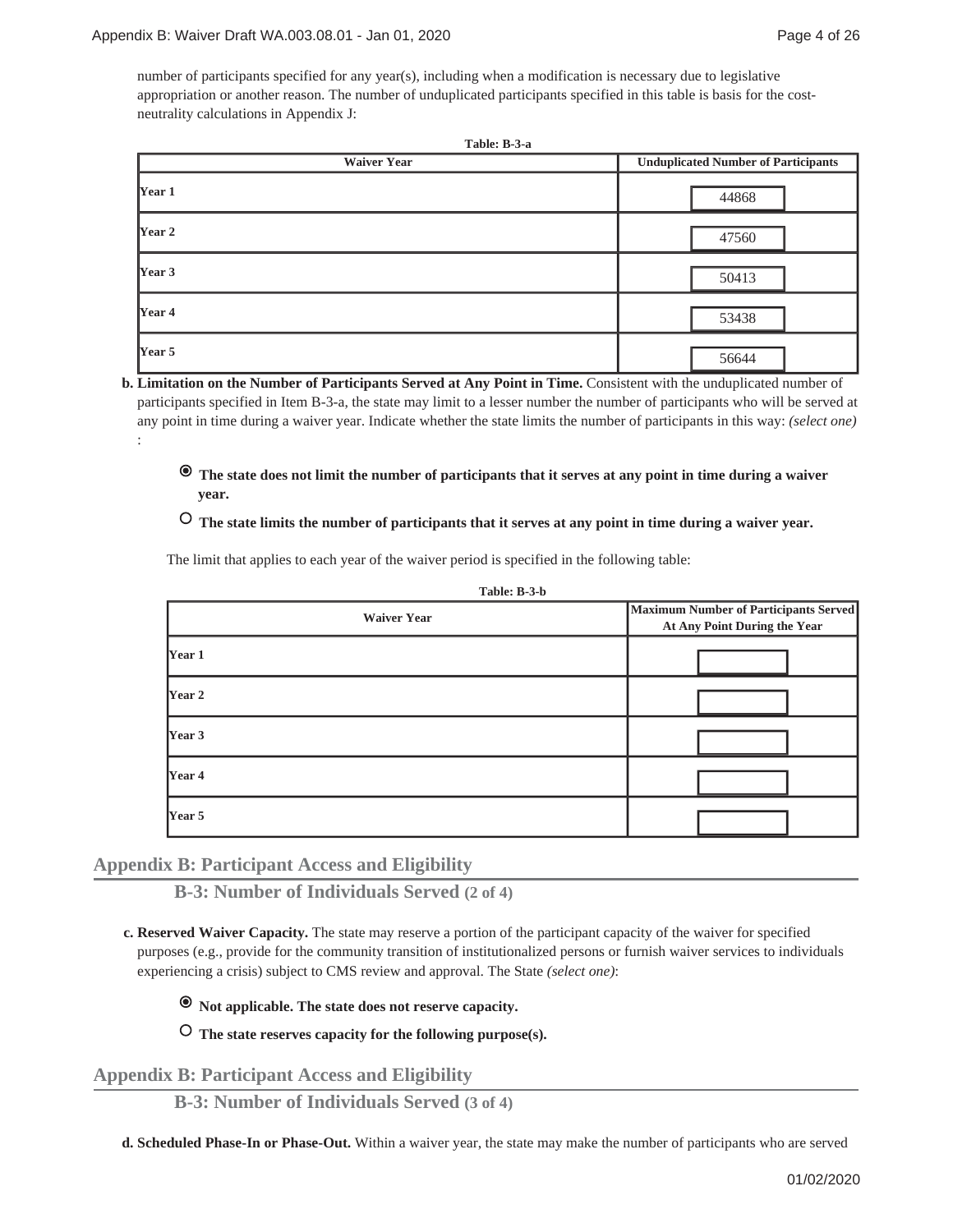subject to a phase-in or phase-out schedule *(select one)*:

- **The waiver is not subject to a phase-in or a phase-out schedule.**
- **The waiver is subject to a phase-in or phase-out schedule that is included in Attachment #1 to Appendix B-3. This schedule constitutes an intra-year limitation on the number of participants who are served in the waiver.**
- **Allocation of Waiver Capacity. e.**

*Select one*:

- **Waiver capacity is allocated/managed on a statewide basis.**
- **Waiver capacity is allocated to local/regional non-state entities.**

Specify: (a) the entities to which waiver capacity is allocated; (b) the methodology that is used to allocate capacity and how often the methodology is reevaluated; and, (c) policies for the reallocation of unused capacity among local/regional non-state entities:

**Selection of Entrants to the Waiver.** Specify the policies that apply to the selection of individuals for entrance to the **f.** waiver:

The state does not anticipate deferring the entrance of otherwise eligible persons.

## **Appendix B: Participant Access and Eligibility**

**B-3: Number of Individuals Served - Attachment #1 (4 of 4)**

### **Answers provided in Appendix B-3-d indicate that you do not need to complete this section.**

# **Appendix B: Participant Access and Eligibility**

**B-4: Eligibility Groups Served in the Waiver**

- **State Classification.** The state is a *(select one)*: **1. a.**
	- **§1634 State**
	- **SSI Criteria State**
	- **209(b) State**
	- **Miller Trust State. 2.**

Indicate whether the state is a Miller Trust State *(select one)*:

- $\bullet$ <sub>No</sub>
- **Yes**
- **Medicaid Eligibility Groups Served in the Waiver.** Individuals who receive services under this waiver are eligible under **b.** the following eligibility groups contained in the state plan. The state applies all applicable federal financial participation limits under the plan. *Check all that apply*:

*Eligibility Groups Served in the Waiver (excluding the special home and community-based waiver group under 42 CFR §435.217)*

**Low income families with children as provided in §1931 of the Act**

**SSI recipients**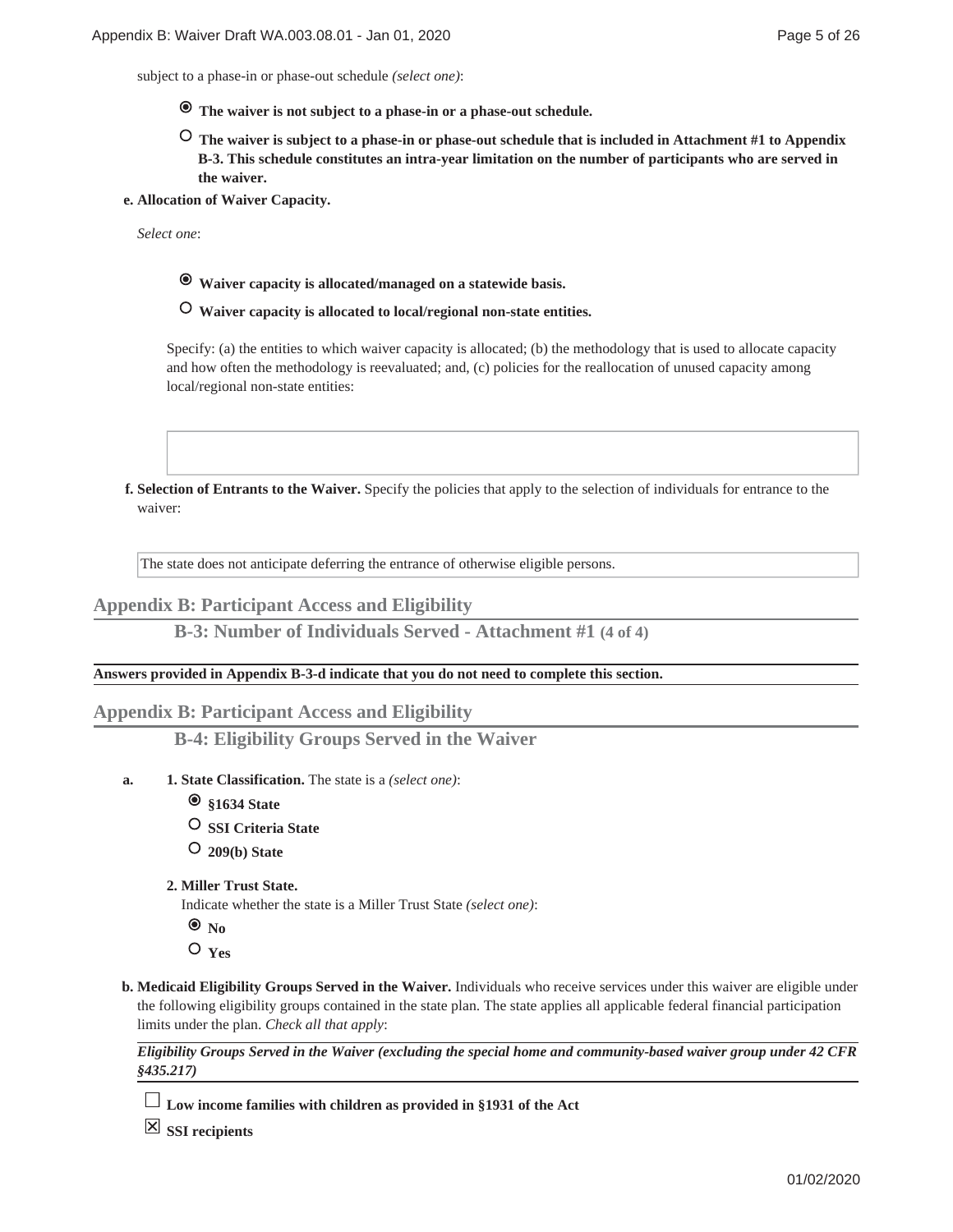| Appendix B: Waiver Draft WA.003.08.01 - Jan 01, 2020                                                                                                                                                     | Page 6 of 26 |
|----------------------------------------------------------------------------------------------------------------------------------------------------------------------------------------------------------|--------------|
| Aged, blind or disabled in 209(b) states who are eligible under 42 CFR §435.121                                                                                                                          |              |
| <b>Optional state supplement recipients</b>                                                                                                                                                              |              |
| Optional categorically needy aged and/or disabled individuals who have income at:                                                                                                                        |              |
| Select one:                                                                                                                                                                                              |              |
| $\circ$ 100% of the Federal poverty level (FPL)                                                                                                                                                          |              |
| $\circ$ % of FPL, which is lower than 100% of FPL.                                                                                                                                                       |              |
| Specify percentage:                                                                                                                                                                                      |              |
| $\boxed{\times}$ Working individuals with disabilities who buy into Medicaid (BBA working disabled group as provided in<br>$\S 1902(a)(10)(A)(ii)(XIII)$ of the Act)                                     |              |
| $\boxed{\times}$ Working individuals with disabilities who buy into Medicaid (TWWIIA Basic Coverage Group as provided in<br>$§1902(a)(10)(A)(ii)(XV)$ of the Act)                                        |              |
| $\boxed{\times}$ Working individuals with disabilities who buy into Medicaid (TWWIIA Medical Improvement Coverage<br>Group as provided in $\S1902(a)(10)(A)(ii)(XVI)$ of the Act)                        |              |
| Disabled individuals age 18 or younger who would require an institutional level of care (TEFRA 134 eligibility<br>group as provided in $$1902(e)(3)$ of the Act)                                         |              |
| Medically needy in 209(b) States (42 CFR §435.330)                                                                                                                                                       |              |
| Medically needy in 1634 States and SSI Criteria States (42 CFR §435.320, §435.322 and §435.324)                                                                                                          |              |
| Other specified groups (include only statutory/regulatory reference to reflect the additional groups in the state<br>plan that may receive services under this waiver)                                   |              |
| Specify:                                                                                                                                                                                                 |              |
|                                                                                                                                                                                                          |              |
|                                                                                                                                                                                                          |              |
| Special home and community-based waiver group under $42$ CFR §435.217) Note: When the special home and<br>community-based waiver group under 42 CFR §435.217 is included, Appendix B-5 must be completed |              |

 **Yes. The state furnishes waiver services to individuals in the special home and community-based waiver group under 42 CFR §435.217.**

*Select one and complete Appendix B-5.*

- **All individuals in the special home and community-based waiver group under 42 CFR §435.217**
- **Only the following groups of individuals in the special home and community-based waiver group under 42 CFR §435.217**

*Check each that applies*:

**A special income level equal to:**

*Select one*:

- **300% of the SSI Federal Benefit Rate (FBR)**
- **A percentage of FBR, which is lower than 300% (42 CFR §435.236)**

Specify percentage: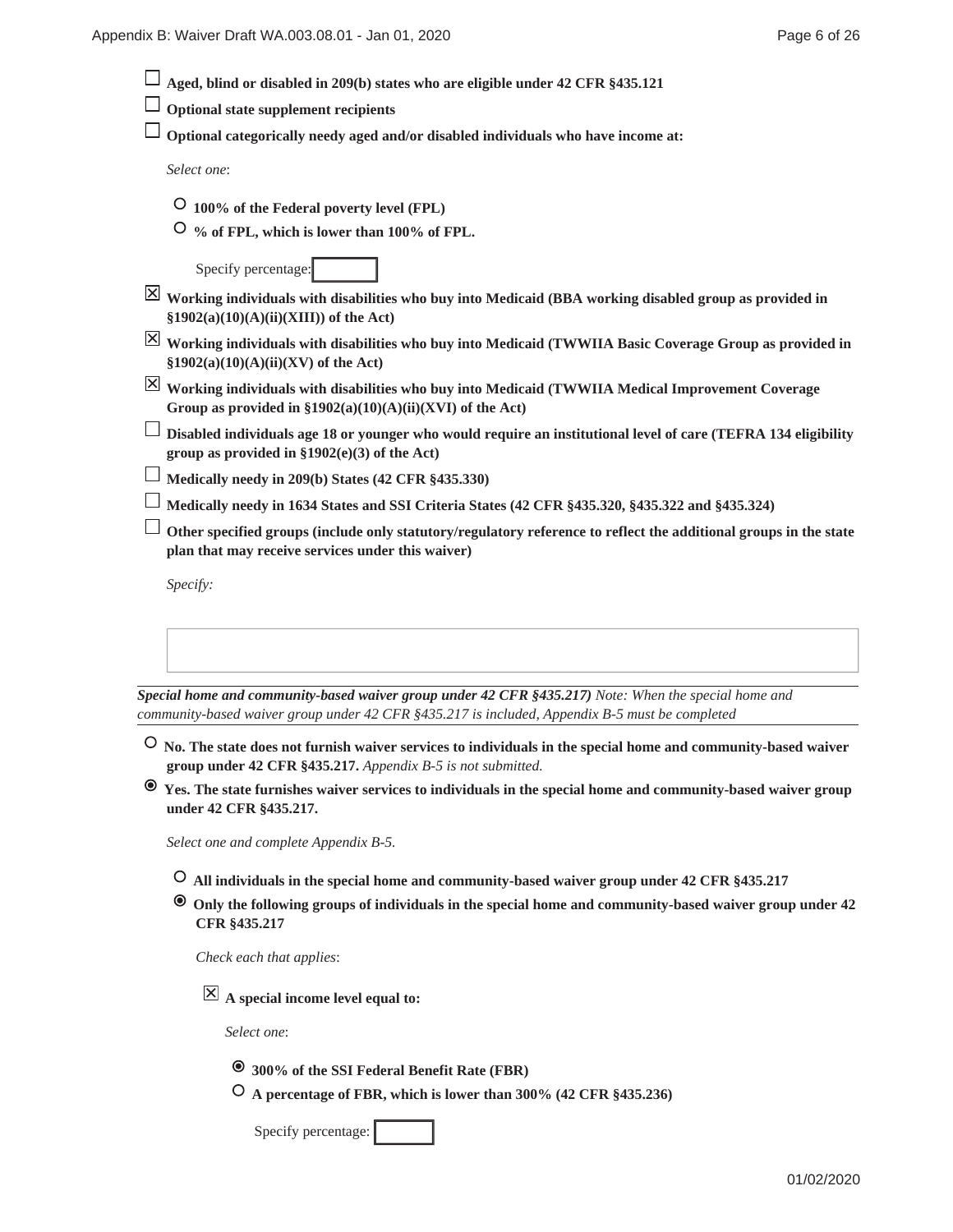|  |  |  | $\circ$ A dollar amount which is lower than 300%. |  |  |  |  |  |  |
|--|--|--|---------------------------------------------------|--|--|--|--|--|--|
|--|--|--|---------------------------------------------------|--|--|--|--|--|--|

Specify dollar amount:

**Aged, blind and disabled individuals who meet requirements that are more restrictive than the SSI program (42 CFR §435.121)**

**Medically needy without spend down in states which also provide Medicaid to recipients of SSI (42 CFR §435.320, §435.322 and §435.324)**

**Medically needy without spend down in 209(b) States (42 CFR §435.330)**

**Aged and disabled individuals who have income at:**

*Select one*:

 **100% of FPL**

 **% of FPL, which is lower than 100%.**

Specify percentage amount:

**Other specified groups (include only statutory/regulatory reference to reflect the additional groups in the state plan that may receive services under this waiver)**

*Specify:*

Medically Needy with spend down consisting of the state's average monthly cost for Medicaid recipients in nursing facilities determined by multiplying the average daily Medicaid rate by 31. The Medicaid rate is adjusted every July and the state will update the standard in October to allow time to program this parameter in our eligibility system and to synch up with the private rate adjustment used for transfer of assets penalties. Occasional small adjustments in the Medicaid rate may occur at other times but these cannot be predicted. The rate used for eligibility will always be equal to or very close to our actual cost.

This standard will be used to reduce an individual's income to or below the medically needy income standard.

**Appendix B: Participant Access and Eligibility**

**B-5: Post-Eligibility Treatment of Income (1 of 7)**

*In accordance with 42 CFR §441.303(e), Appendix B-5 must be completed when the state furnishes waiver services to individuals in the special home and community-based waiver group under 42 CFR §435.217, as indicated in Appendix B-4. Post-eligibility applies only to the 42 CFR §435.217 group.*

**Use of Spousal Impoverishment Rules.** Indicate whether spousal impoverishment rules are used to determine eligibility **a.** for the special home and community-based waiver group under 42 CFR §435.217:

*Note: For the period beginning January 1, 2014 and extending through September 30, 2019 (or other date as required by law), the following instructions are mandatory. The following box should be checked for all waivers that furnish waiver services to the 42 CFR §435.217 group effective at any point during this time period.*

**Spousal impoverishment rules under §1924 of the Act are used to determine the eligibility of individuals with a community spouse for the special home and community-based waiver group. In the case of a participant with a community spouse, the state uses** *spousal* **post-eligibility rules under §1924 of the Act.**

*Complete Items B-5-e (if the selection for B-4-a-i is SSI State or §1634) or B-5-f (if the selection for B-4-a-i is 209b State) and Item B-5-g unless the state indicates that it also uses spousal post-eligibility rules for the time periods before January 1, 2014 or after September 30, 2019 (or other date as required by law).*

*Note: The following selections apply for the time periods before January 1, 2014 or after September 30, 2019 (or other date as required by law) (select one).*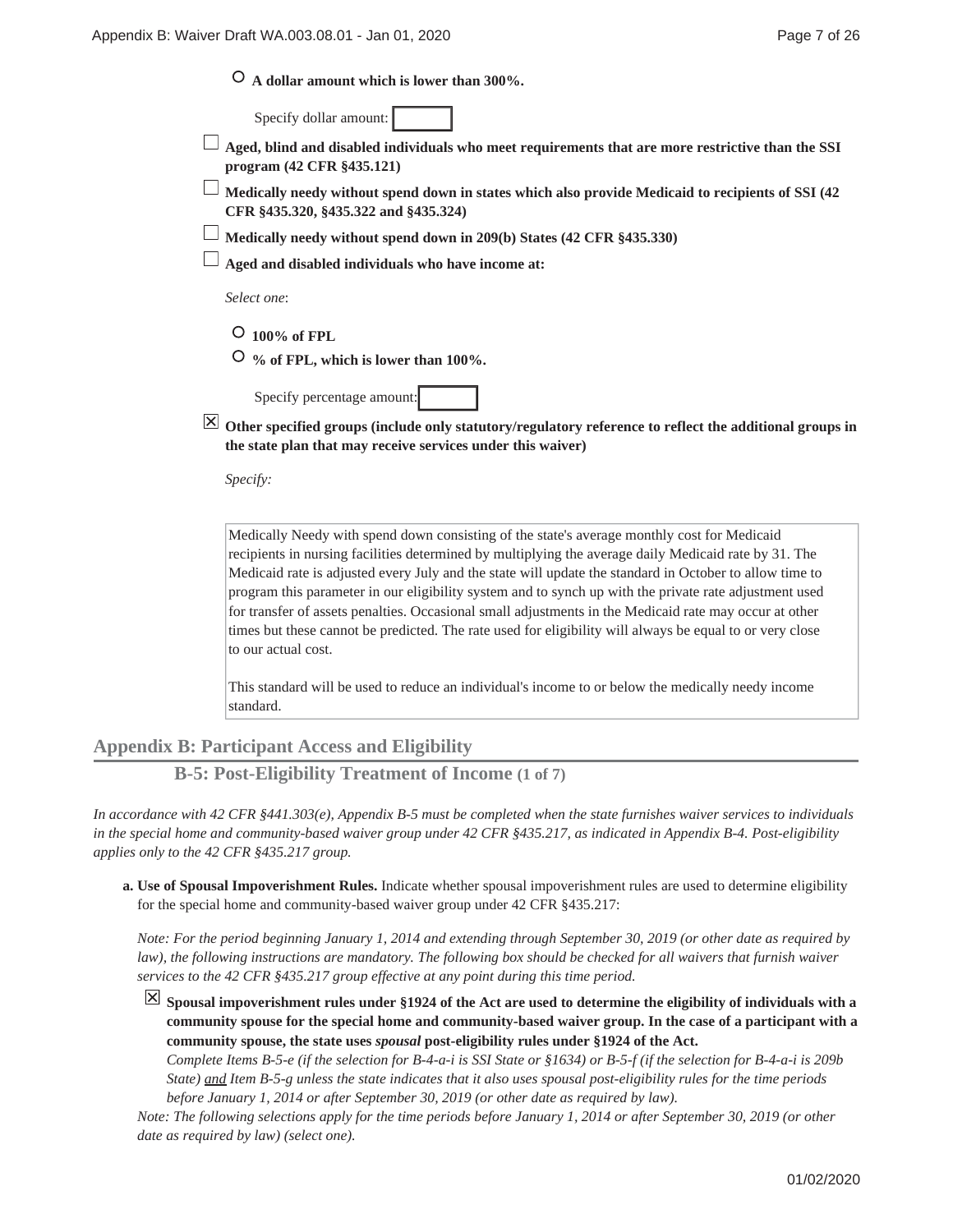$\bullet$  **Spousal impoverishment rules under §1924 of the Act are used to determine the eligibility of individuals with a community spouse for the special home and community-based waiver group.**

In the case of a participant with a community spouse, the state elects to (*select one*):

- **Use spousal post-eligibility rules under §1924 of the Act.** *(Complete Item B-5-b (SSI State) and Item B-5-d)*
- **Use regular post-eligibility rules under 42 CFR §435.726 (SSI State) or under §435.735 (209b State)** *(Complete Item B-5-b (SSI State). Do not complete Item B-5-d)*
- **Spousal impoverishment rules under §1924 of the Act are not used to determine eligibility of individuals with a community spouse for the special home and community-based waiver group. The state uses regular posteligibility rules for individuals with a community spouse.**

*(Complete Item B-5-b (SSI State). Do not complete Item B-5-d)*

**Appendix B: Participant Access and Eligibility**

**B-5: Post-Eligibility Treatment of Income (2 of 7)**

*Note: The following selections apply for the time periods before January 1, 2014 or after December 31, 2018.*

## **Regular Post-Eligibility Treatment of Income: SSI State. b.**

The state uses the post-eligibility rules at 42 CFR 435.726 for individuals who do not have a spouse or have a spouse who is not a community spouse as specified in §1924 of the Act. Payment for home and community-based waiver services is reduced by the amount remaining after deducting the following allowances and expenses from the waiver participant's income:

- **Allowance for the needs of the waiver participant** (*select one*): **i.**
	- **The following standard included under the state plan**

*Select one*:

- **SSI standard**
- **Optional state supplement standard**
- **Medically needy income standard**
- **The special income level for institutionalized persons**

(*select one*):

- **300% of the SSI Federal Benefit Rate (FBR)**
- **A percentage of the FBR, which is less than 300%**

Specify the percentage:

 **A dollar amount which is less than 300%.**

Specify dollar amount:

 **A percentage of the Federal poverty level**

Specify percentage:

 **Other standard included under the state Plan**

*Specify:*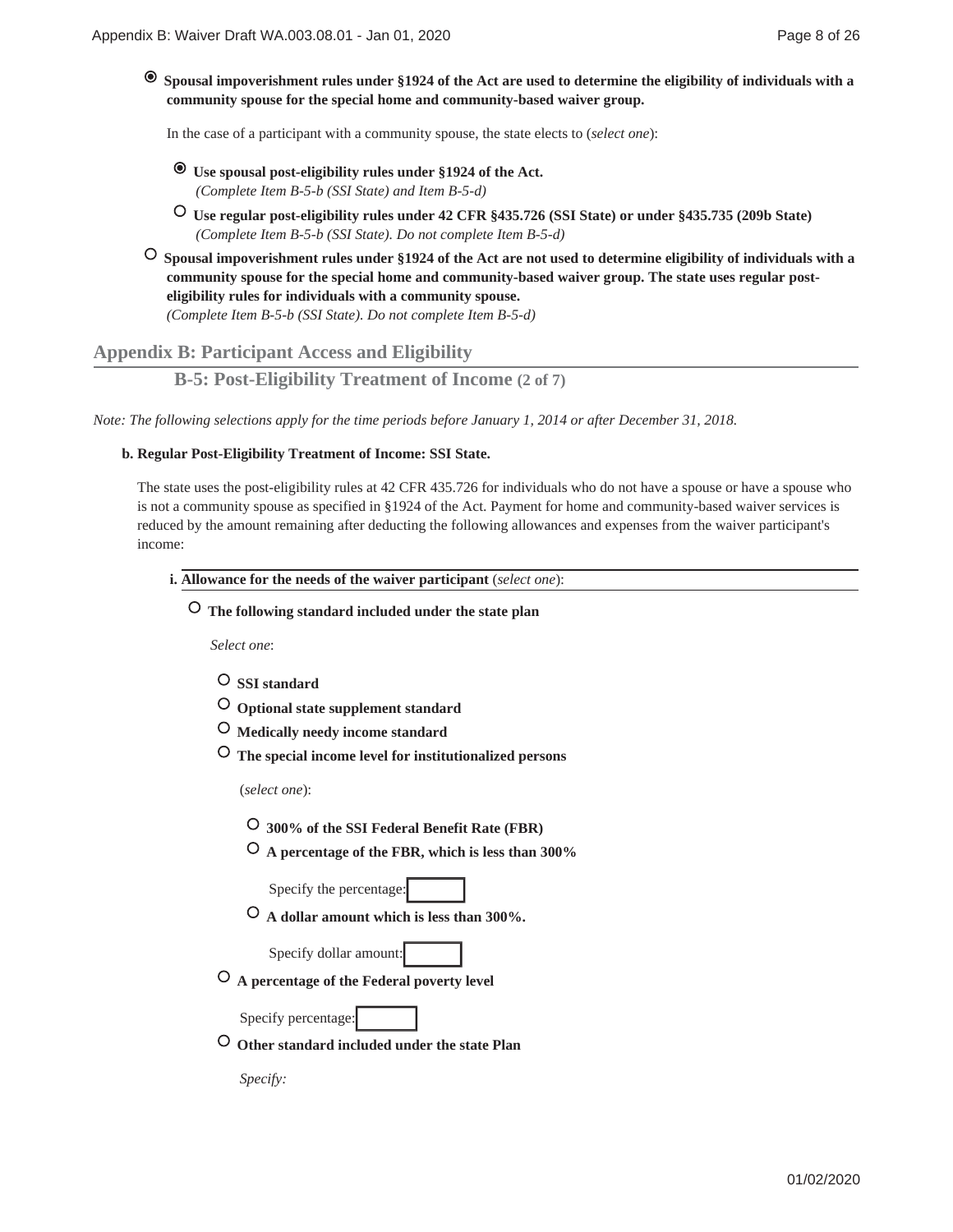# **The following dollar amount**

Specify dollar amount: If this amount changes, this item will be revised.

# **The following formula is used to determine the needs allowance:**

*Specify:*

1. For recipients who live in their own home, the personal needs allowance is 100% of the federal poverty level.

2. For recipients who live in state-contracted residential facility (e.g., adult family home, assisted living facility), the personal needs allowance is 100% of the federal benefit rate (FBR).

In addition to the personal needs allowance in (1) or (2), an allowance will be made for (when applicable):

a)Any payee and/or court-ordered guardianship fees;

b)Any court-ordered guardianship-related costs; plus

c)An amount for employed individuals equal the first \$65 of the recipient's earned income, plus one-half of any remaining earned income.

In any case, the total deductions under (1) or (2), plus additional deductions of (a), (b), and (c), will not exceed 300% of the federal benefit rate.

# **Other**

*Specify:*

#### **Allowance for the spouse only** (*select one*): **ii.**

# **Not Applicable**

 **The state provides an allowance for a spouse who does not meet the definition of a community spouse in §1924 of the Act. Describe the circumstances under which this allowance is provided:**

*Specify:*

**Specify the amount of the allowance** (*select one*):

- **SSI standard**
- **Optional state supplement standard**
- **Medically needy income standard**
- **The following dollar amount:**

Specify dollar amount: If this amount changes, this item will be revised.

 **The amount is determined using the following formula:**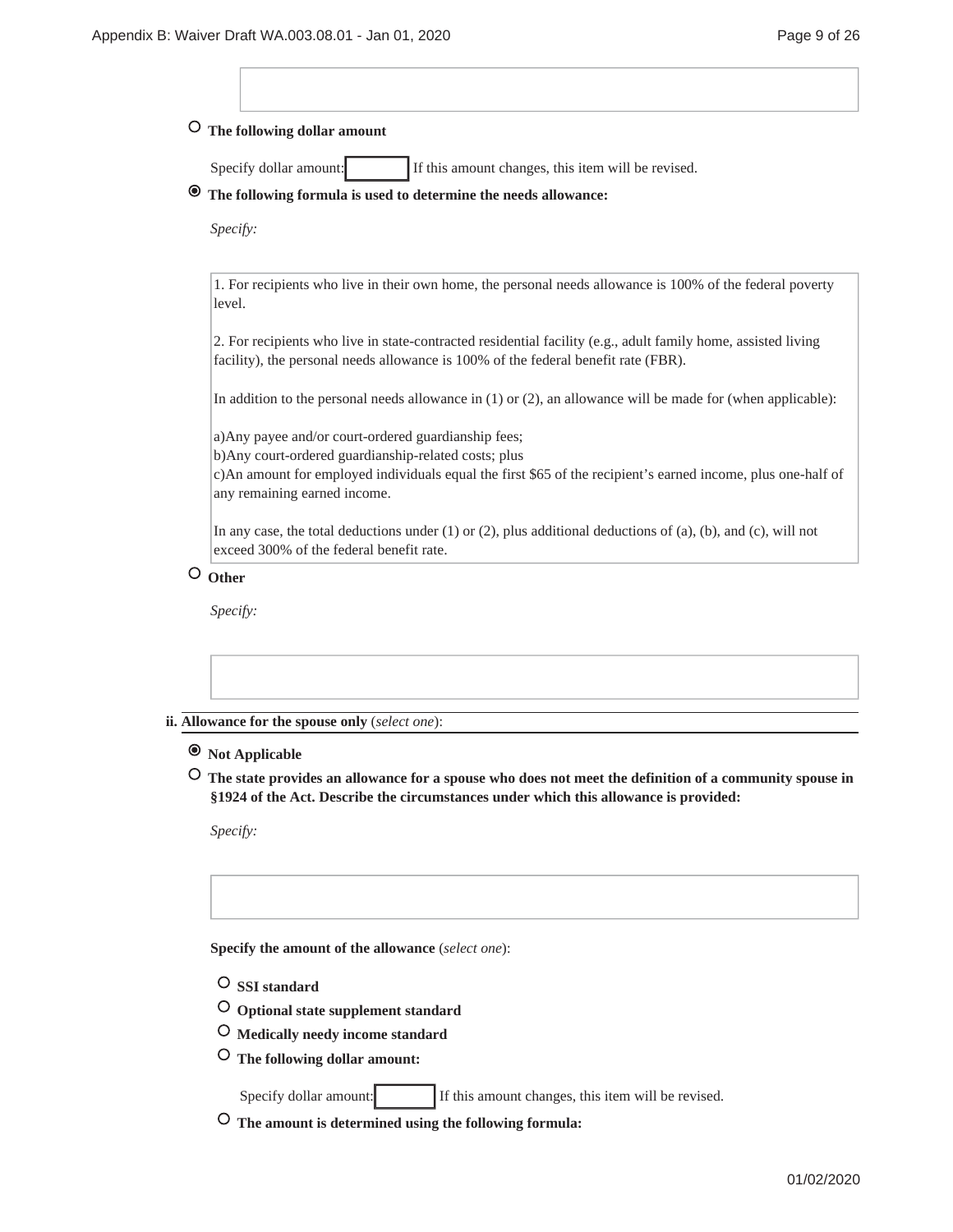*Specify:*

**Allowance for the family** (*select one*): **iii.**

- **Not Applicable (see instructions)**
- **AFDC need standard**
- **Medically needy income standard**
- **The following dollar amount:**

Specify dollar amount: The amount specified cannot exceed the higher of the need standard for a family of the same size used to determine eligibility under the state's approved AFDC plan or the medically needy income standard established under 42 CFR §435.811 for a family of the same size. If this amount changes, this item will be revised.

 **The amount is determined using the following formula:**

*Specify:*

 **Other**

*Specify:*

**Amounts for incurred medical or remedial care expenses not subject to payment by a third party, specified iv. in 42 §CFR 435.726:**

- a. Health insurance premiums, deductibles and co-insurance charges
- b. Necessary medical or remedial care expenses recognized under state law but not covered under the state's Medicaid plan, subject to reasonable limits that the state may establish on the amounts of these expenses.

Select one:

- **Not Applicable (see instructions)***Note: If the state protects the maximum amount for the waiver participant, not applicable must be selected.*
- **The state does not establish reasonable limits.**
- **The state establishes the following reasonable limits**

*Specify:*

The deduction for medical and remedial care expenses that were incurred as the result of imposition of a transfer of assets penalty is limited to zero.

**Appendix B: Participant Access and Eligibility**

**B-5: Post-Eligibility Treatment of Income (3 of 7)**

*Note: The following selections apply for the time periods before January 1, 2014 or after December 31, 2018.*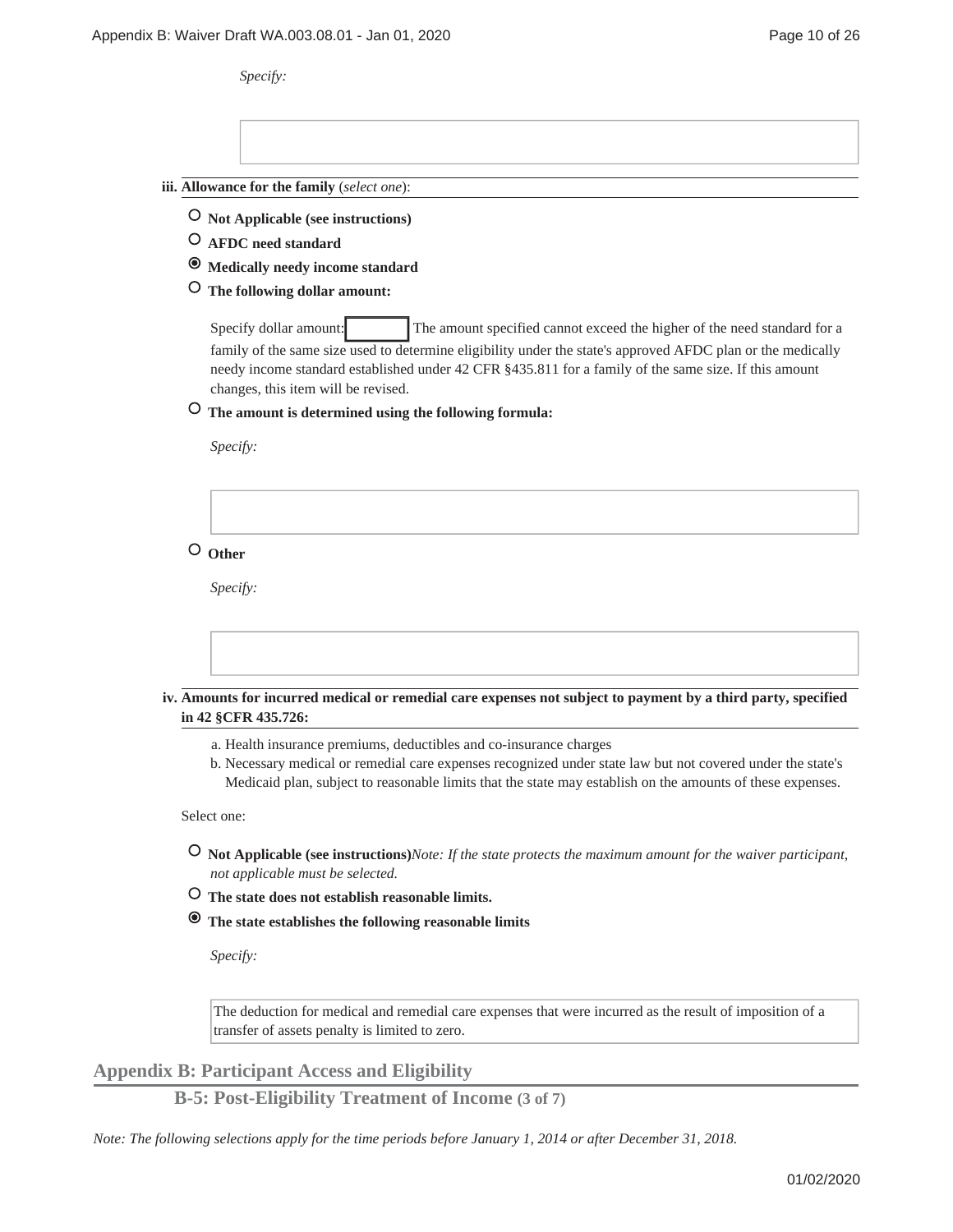**Regular Post-Eligibility Treatment of Income: 209(B) State. c.**

**Answers provided in Appendix B-4 indicate that you do not need to complete this section and therefore this section is not visible.**

# **Appendix B: Participant Access and Eligibility**

**B-5: Post-Eligibility Treatment of Income (4 of 7)**

*Note: The following selections apply for the time periods before January 1, 2014 or after December 31, 2018.*

### **Post-Eligibility Treatment of Income Using Spousal Impoverishment Rules d.**

The state uses the post-eligibility rules of §1924(d) of the Act (spousal impoverishment protection) to determine the contribution of a participant with a community spouse toward the cost of home and community-based care if it determines the individual's eligibility under §1924 of the Act. There is deducted from the participant's monthly income a personal needs allowance (as specified below), a community spouse's allowance and a family allowance as specified in the state Medicaid Plan. The state must also protect amounts for incurred expenses for medical or remedial care (as specified below).

#### **Allowance for the personal needs of the waiver participant i.**

(*select one*):

- **SSI standard**
- **Optional state supplement standard**
- **Medically needy income standard**
- **The special income level for institutionalized persons**
- **A percentage of the Federal poverty level**

Specify percentage:

 **The following dollar amount:**

Specify dollar amount: If this amount changes, this item will be revised

 **The following formula is used to determine the needs allowance:**

*Specify formula:*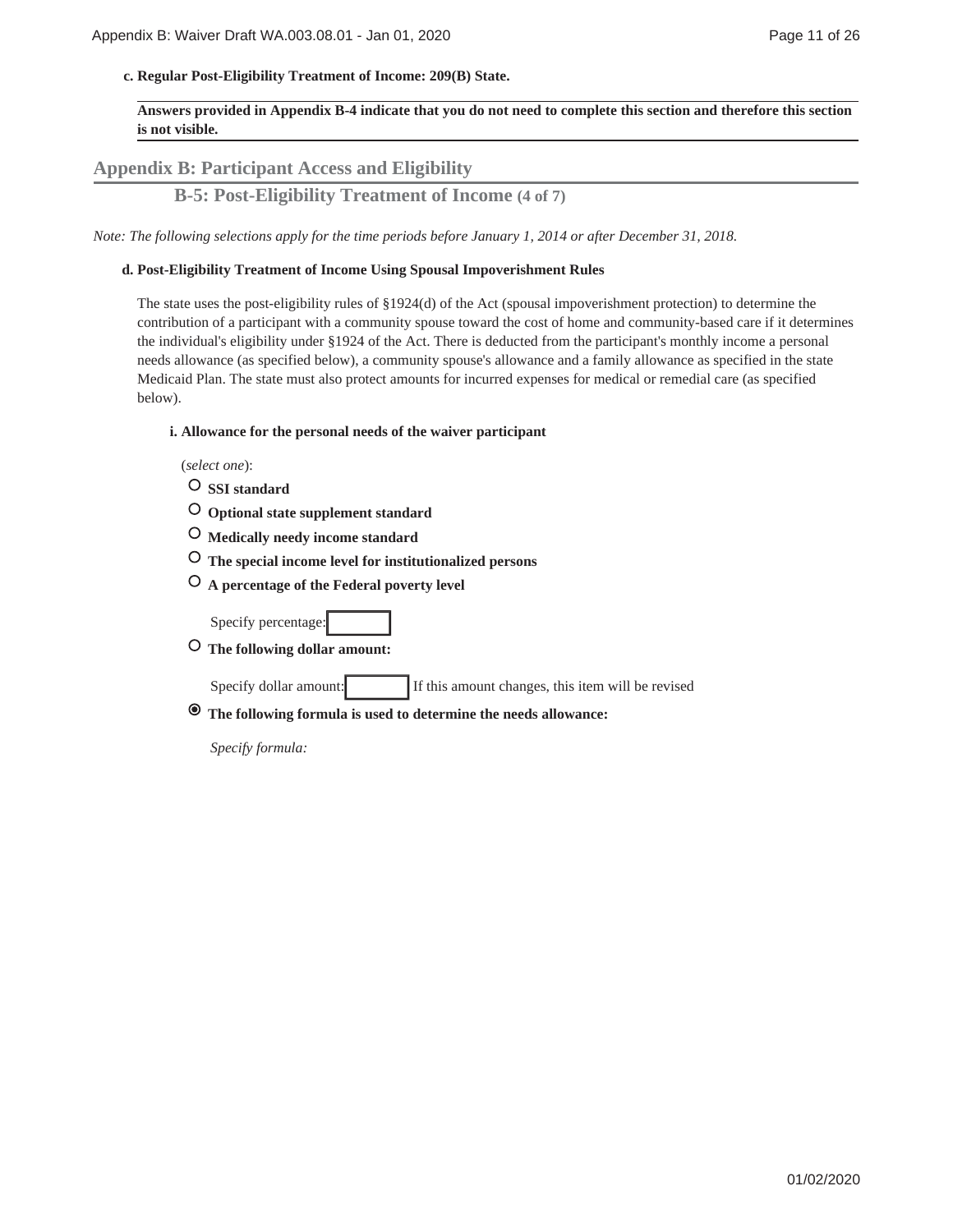1. For recipients who live in their own home and are not married; are married but live apart from their spouse; or are married and both spouses are recipients of 1915(c) waiver services; the personal needs allowance is 100% of the federal poverty level (FPL).

2. For recipients who live in their own home and live with their spouse, the personal needs allowance is the effective medically needy income level (MNIL) in Washington (this is the same amount as the federal benefit rate).

3. For recipients who live in a state-contracted residential facility (e.g., adult family home, assisted living facility), the maintenance allowance is 100% of the federal benefit rate (FBR).

In addition to the personal needs allowance in  $(1)$ ,  $(2)$  or  $(3)$ , an allowance will be made for (when applicable):

a) Any payee and/or court-ordered guardianship fees;

b) Any court-ordered guardianship-related costs; plus

c) An amount for employed individuals equal the first \$65 of the recipient's earned income, plus one-half of any remaining earned income.

In any case, the total deductions under (1), (2) or (3), plus additional deductions of (a), (b), and (c), will not exceed 300% of the federal benefit rate.

# **Other**

*Specify:*

**If the allowance for the personal needs of a waiver participant with a community spouse is different from ii. the amount used for the individual's maintenance allowance under 42 CFR §435.726 or 42 CFR §435.735, explain why this amount is reasonable to meet the individual's maintenance needs in the community.**

Select one:

- **Allowance is the same**
- **Allowance is different.**

*Explanation of difference:*

For a participant who lives at home with their community spouse (where such spouse is not also a 1915(c) participant), additional income is allocated to the community spouse under post-eligibility rules, and the lower personal needs allowance of the participant (100% of the MNIL as opposed to 100% of the FPL) is reasonable as the combined retained income of the participant and community spouse is sufficient to meet the participant's maintenance needs at home.

## **Amounts for incurred medical or remedial care expenses not subject to payment by a third party, specified iii. in 42 CFR §435.726:**

- a. Health insurance premiums, deductibles and co-insurance charges
- b. Necessary medical or remedial care expenses recognized under state law but not covered under the state's Medicaid plan, subject to reasonable limits that the state may establish on the amounts of these expenses.

Select one:

 **Not Applicable (see instructions)***Note: If the state protects the maximum amount for the waiver participant, not applicable must be selected.*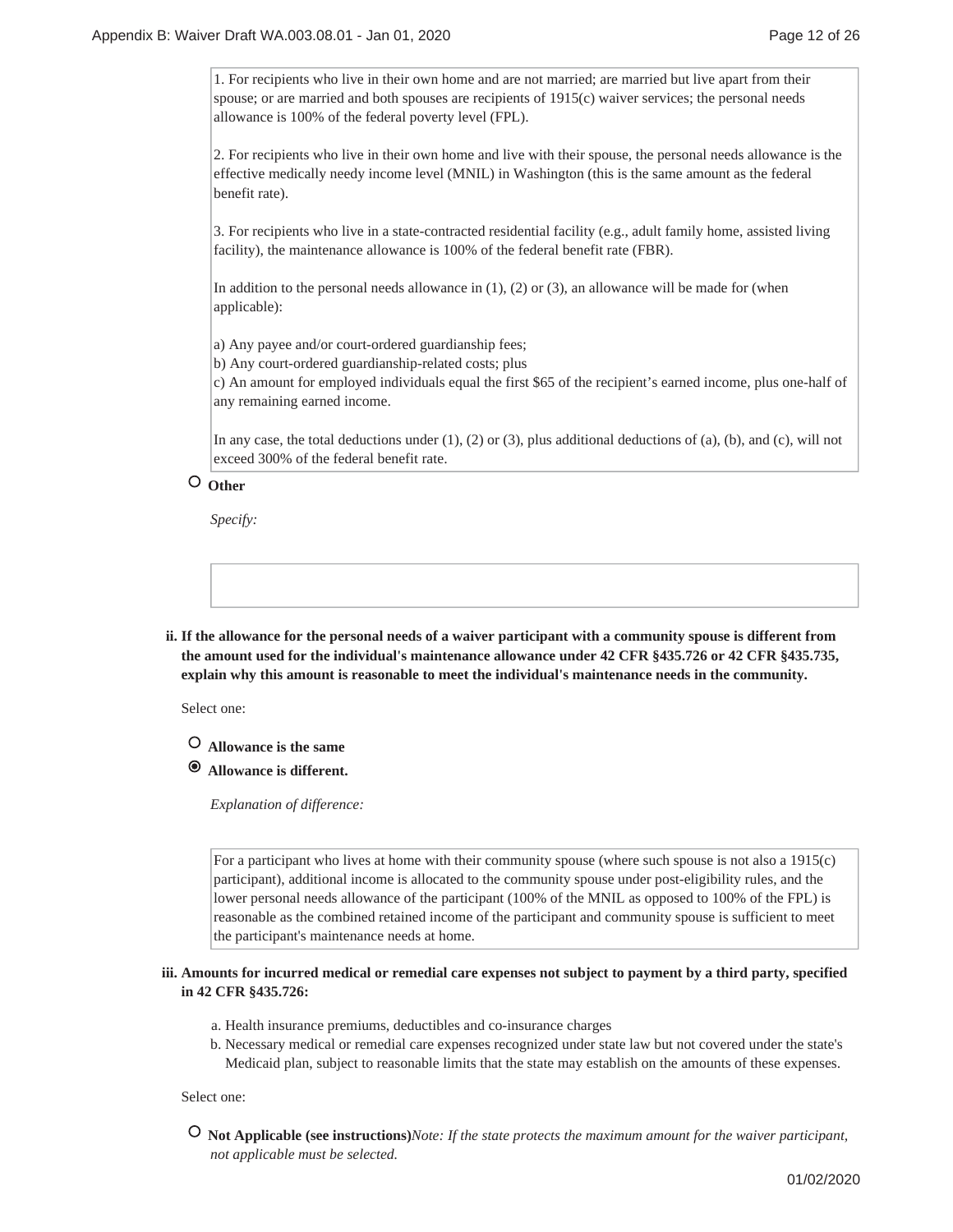# **The state does not establish reasonable limits.**

 **The state uses the same reasonable limits as are used for regular (non-spousal) post-eligibility.**

# **Appendix B: Participant Access and Eligibility**

**B-5: Post-Eligibility Treatment of Income (5 of 7)**

*Note: The following selections apply for the five-year period beginning January 1, 2014.*

### **Regular Post-Eligibility Treatment of Income: §1634 State - 2014 through 2018. e.**

### **Answers provided in Appendix B-5-a indicate the selections in B-5-b also apply to B-5-e.**

## **Appendix B: Participant Access and Eligibility**

**B-5: Post-Eligibility Treatment of Income (6 of 7)**

*Note: The following selections apply for the five-year period beginning January 1, 2014.*

## **Regular Post-Eligibility Treatment of Income: 209(B) State - 2014 through 2018. f.**

**Answers provided in Appendix B-4 indicate that you do not need to complete this section and therefore this section is not visible.**

# **Appendix B: Participant Access and Eligibility**

**B-5: Post-Eligibility Treatment of Income (7 of 7)**

*Note: The following selections apply for the five-year period beginning January 1, 2014.*

### **Post-Eligibility Treatment of Income Using Spousal Impoverishment Rules - 2014 through 2018. g.**

The state uses the post-eligibility rules of §1924(d) of the Act (spousal impoverishment protection) to determine the contribution of a participant with a community spouse toward the cost of home and community-based care. There is deducted from the participant's monthly income a personal needs allowance (as specified below), a community spouse's allowance and a family allowance as specified in the state Medicaid Plan. The state must also protect amounts for incurred expenses for medical or remedial care (as specified below).

# **Answers provided in Appendix B-5-a indicate the selections in B-5-d also apply to B-5-g.**

**Appendix B: Participant Access and Eligibility**

**B-6: Evaluation/Reevaluation of Level of Care**

*As specified in 42 CFR §441.302(c), the state provides for an evaluation (and periodic reevaluations) of the need for the level(s) of care specified for this waiver, when there is a reasonable indication that an individual may need such services in the near future (one month or less), but for the availability of home and community-based waiver services.*

**Reasonable Indication of Need for Services.** In order for an individual to be determined to need waiver services, an **a.** individual must require: (a) the provision of at least one waiver service, as documented in the service plan, and (b) the provision of waiver services at least monthly or, if the need for services is less than monthly, the participant requires regular monthly monitoring which must be documented in the service plan. Specify the state's policies concerning the reasonable indication of the need for services:

### **Minimum number of services. i.**

The minimum number of waiver services (one or more) that an individual must require in order to be determined to need waiver services is: 1

- ii. Frequency of services. The state requires (select one):
	- **The provision of waiver services at least monthly**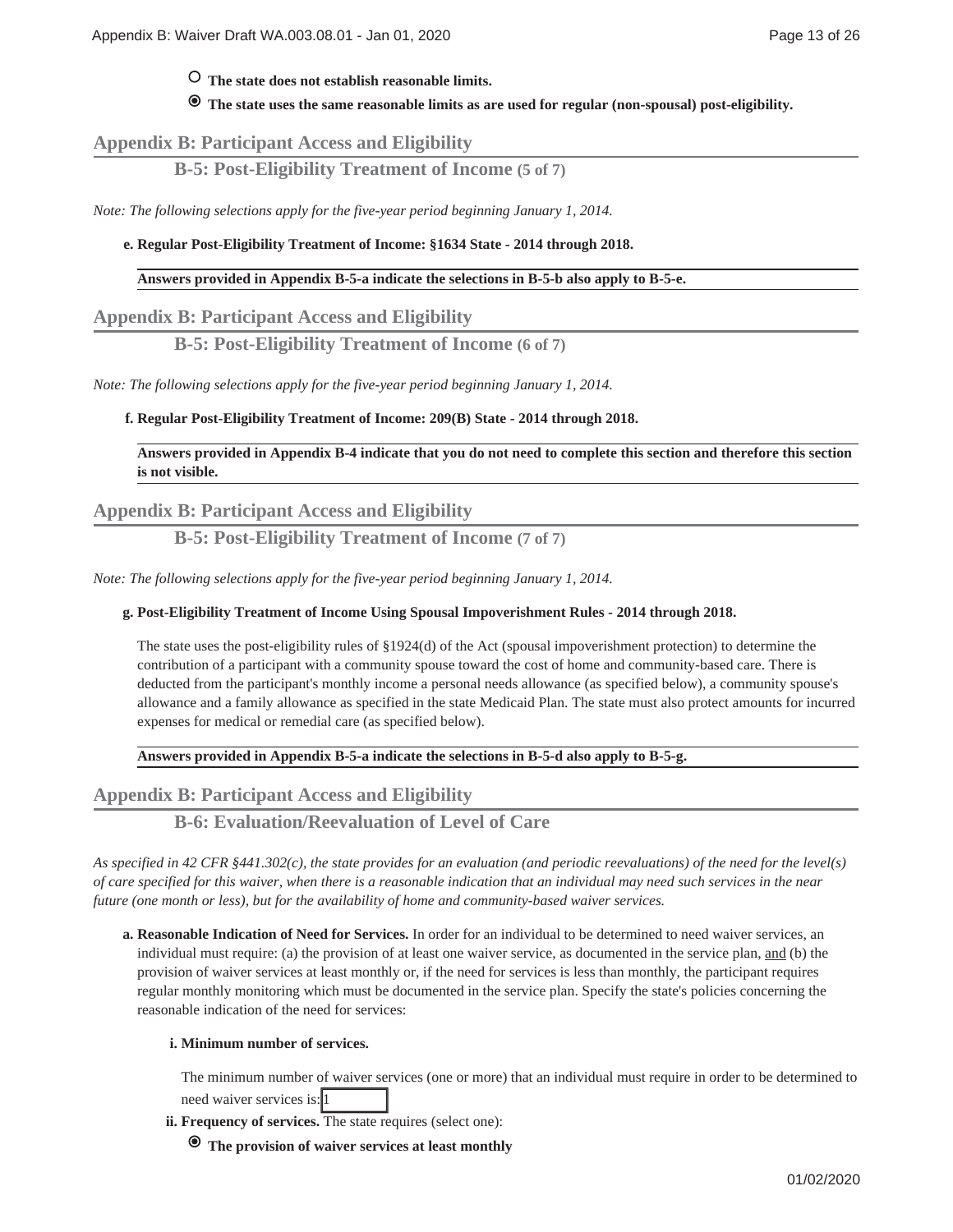# **Monthly monitoring of the individual when services are furnished on a less than monthly basis**

*If the state also requires a minimum frequency for the provision of waiver services other than monthly (e.g., quarterly), specify the frequency:*

- **Responsibility for Performing Evaluations and Reevaluations.** Level of care evaluations and reevaluations are **b.** performed (*select one*):
	- **Directly by the Medicaid agency**
	- **By the operating agency specified in Appendix A**
	- **By a government agency under contract with the Medicaid agency.**

*Specify the entity:*

 **Other**

*Specify:*

The operating agency performs the initial evaluation for level of care. Re-evaluations for participants in residential settings are performed by the local offices of the operating agency (Home and Community Services); re-evaluations for in-home participants are performed by Area Agencies on Aging who are under contract with the operating agency.

**Qualifications of Individuals Performing Initial Evaluation:** Per 42 CFR §441.303(c)(1), specify the **c.** educational/professional qualifications of individuals who perform the initial evaluation of level of care for waiver applicants: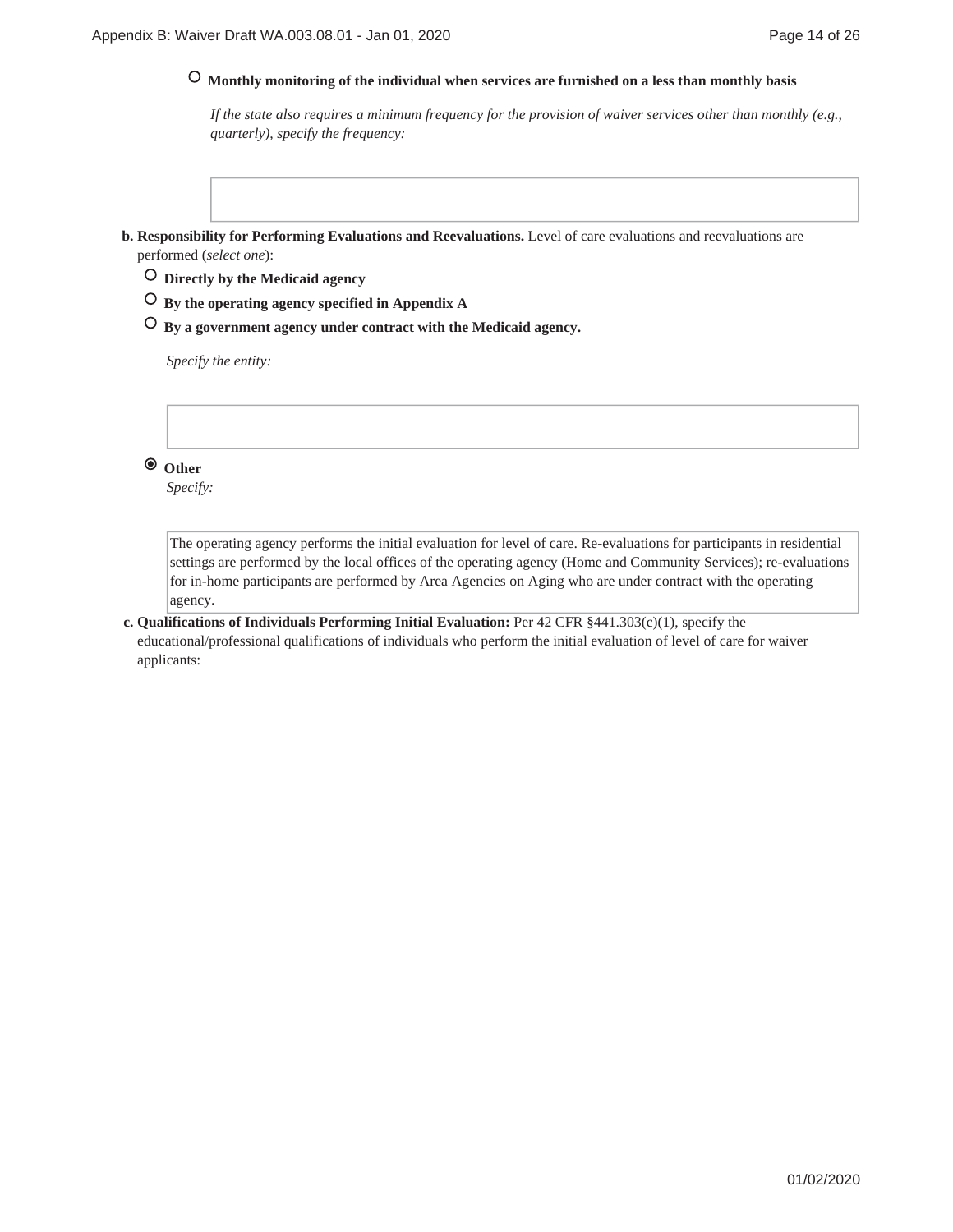In addition to meeting the following minimum qualifications, staff must pass a background check prior to being hired and receive mandatory training prior to completing any evaluations.

Initial evaluations are performed by case managers who can be a Registered Nurse (licensed in the State) or a Social Service Specialist. For Social Service Specialists, minimum qualifications are as follows:

A Master's degree in social services, human services, behavioral sciences, or an allied field and two years of paid social service experience equivalent to a Social Service Specialist 2.

OR

A Bachelor's degree in social services, human services, behavioral sciences, or an allied field, and three years of paid social service experience performing functions equivalent to a Social Service Specialist 2.

NOTE: A two year Master's degree in one of the above fields that included a practicum will be substituted for one year of paid social service experience.

NOTE: Employees must successfully complete the formal training course sponsored by their division within one year of their appointment.

NOTE: Equivalent social service experience would include the previous classes of Caseworker 3 or higher.

OR

For Promotion Only: A Bachelor's degree and three years of experience as a Caseworker 3, Social Worker 1A or B, Social Worker 2, Casework Supervisor Trainee, Casework Supervisor, Juvenile Rehabilitation Supervisor 1 or 2, or Juvenile Rehabilitation Counselor 2 in State service.

Job classification descriptions are available from the operating agency.

**Level of Care Criteria.** Fully specify the level of care criteria that are used to evaluate and reevaluate whether an **d.** individual needs services through the waiver and that serve as the basis of the state's level of care instrument/tool. Specify the level of care instrument/tool that is employed. State laws, regulations, and policies concerning level of care criteria and the level of care instrument/tool are available to CMS upon request through the Medicaid agency or the operating agency (if applicable), including the instrument/tool utilized.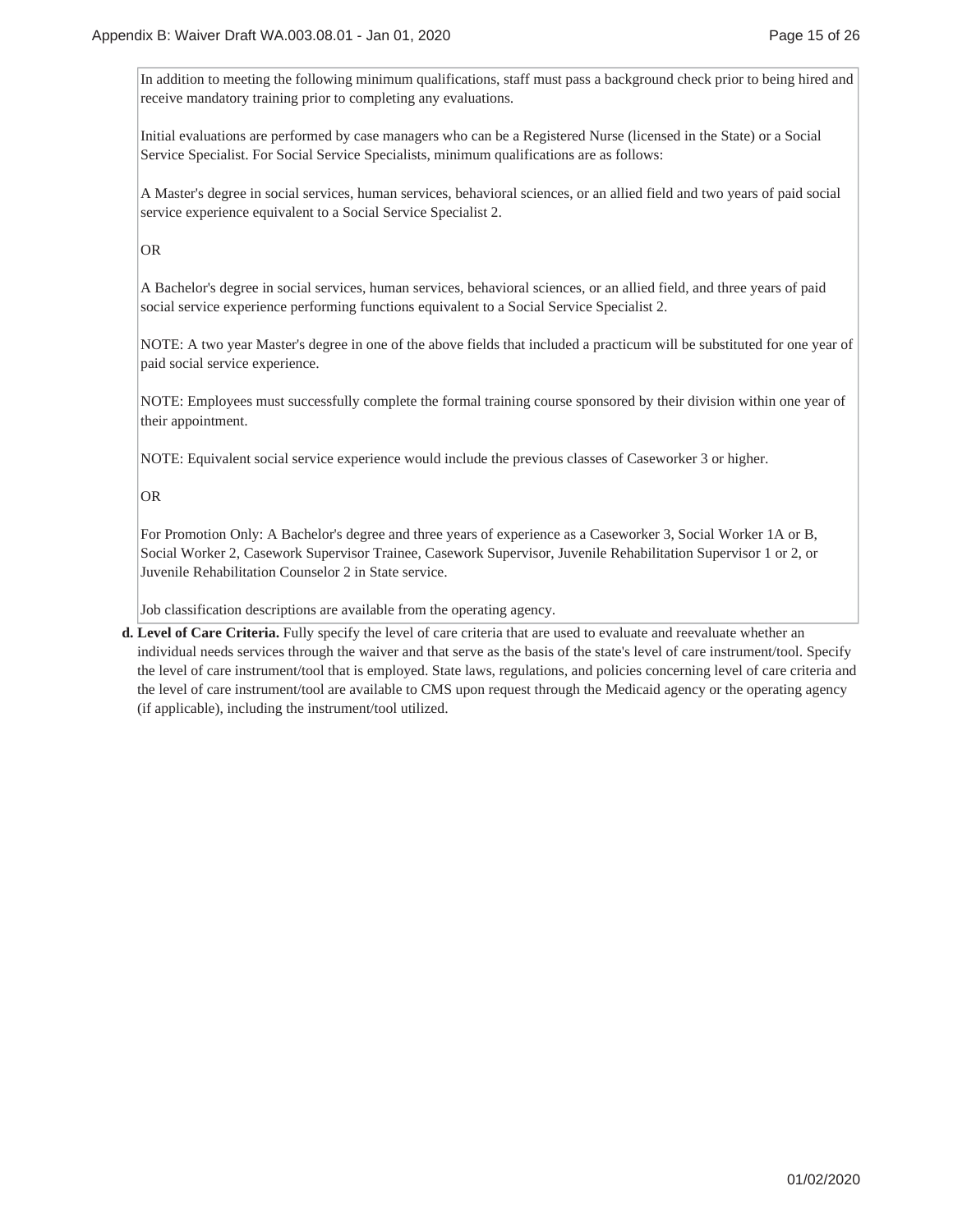The level of care criteria that are used to evaluate and reevaluate whether an individual needs services through the waiver and that serve as the basis of the State's level of care instrument/tool is fully specified in WAC 388-106-0355 (eligibility for nursing facility care services).

Nursing Facility Level of Care (NFLOC) is based on the following factors:

1. The Comprehensive Assessment Reporting Evaluation (CARE) tool is the assessment tool used to determine NFLOC. Functional criteria for NFLOC mean one of the following applies:

 a. Care is required to be provided by or under the supervision of a registered nurse or a licensed practical nurse on a daily basis; or

 b. The individual has an unmet or partially met need with at least three of the following activities of daily living. For each ADL a minimum level of assistance is required in self performance and/or support provided (self performance and support provided is defined below).

The minimum level of assistance required for each ADL is:

-Eating:Support provided is setup; or

-Toileting and bathing: Self performance is supervision; or

-Transfer, bed mobility, and ambulation: Self performance is supervision and support provided is setup; or

-Medication management: Self performance is assistance required; or

-If the need for assistance in any activities listed in this section did not occur because the individual was unable or no provider was available to assist, that need is counted for the purpose in determining functional eligibility; or

c. The individual has an unmet or partially met need with at least two of the following activities of daily living:

The minimum level of assistance required for each ADL is:

-Eating: Self performance is supervision and support provided one person physical assist; or

-Toileting: Self performance is extensive assistance and support provided is one person physical assist; or

-Bathing: Self performance is limited assistance and support provided is one person physical assist; or

-Transfer and Mobility: Self performance is extensive assistance and support provided is one person physical assist; or

-Bed Mobility: includes limited assistance in self performance and the need for turning and repositioning; and support provided is one person physical assist;

-Medication Management: Assistance required daily in self performance; or

-If the need for assistance in any activities listed in this section did not occur because the individual was unable or no provider was available to assist, that need is counted for the purpose in determining functional eligibility; or

d. The individual has a cognitive impairment and requires supervision due to one or more of the following: Disorientation, memory impairment, impaired decision making, or wandering and have an unmet or partially met need with at least one or more of the following:

The minimum level of assistance required for each ADL is:

-Eating: Self performance is supervision and support provided one person physical assist; or

-Toileting: Self performance is extensive assistance and support provided is one person physical assist; or

-Bathing: Self performance is limited assistance and support provided is one person physical assist; or

-Transfer and Mobility: Self performance is extensive assistance and support provided is one person physical assist; or -Bed Mobility: includes limited assistance in self performance and the need for turning and repositioning; and support provided is one person physical assist;

-Medication Management: Assistance required daily in self performance; or

-If the need for assistance in any activities listed in this section did not occur because the individual was unable or no provider was available to assist, that need is counted for the purpose in determining functional eligibility.

"Self performance for ADLs" means what the individual actually did in the last seven days before the assessment, not what he/she might be capable of doing. Coding is based on the level of performance that occurred three or more times in the seven-day period and does not include support provided. Self-performance definitions and assessments are consistent with that used under the Minimum Data Set (MDS). This provides a common set of clinical data across all long term care settings. Self performance level is scored as: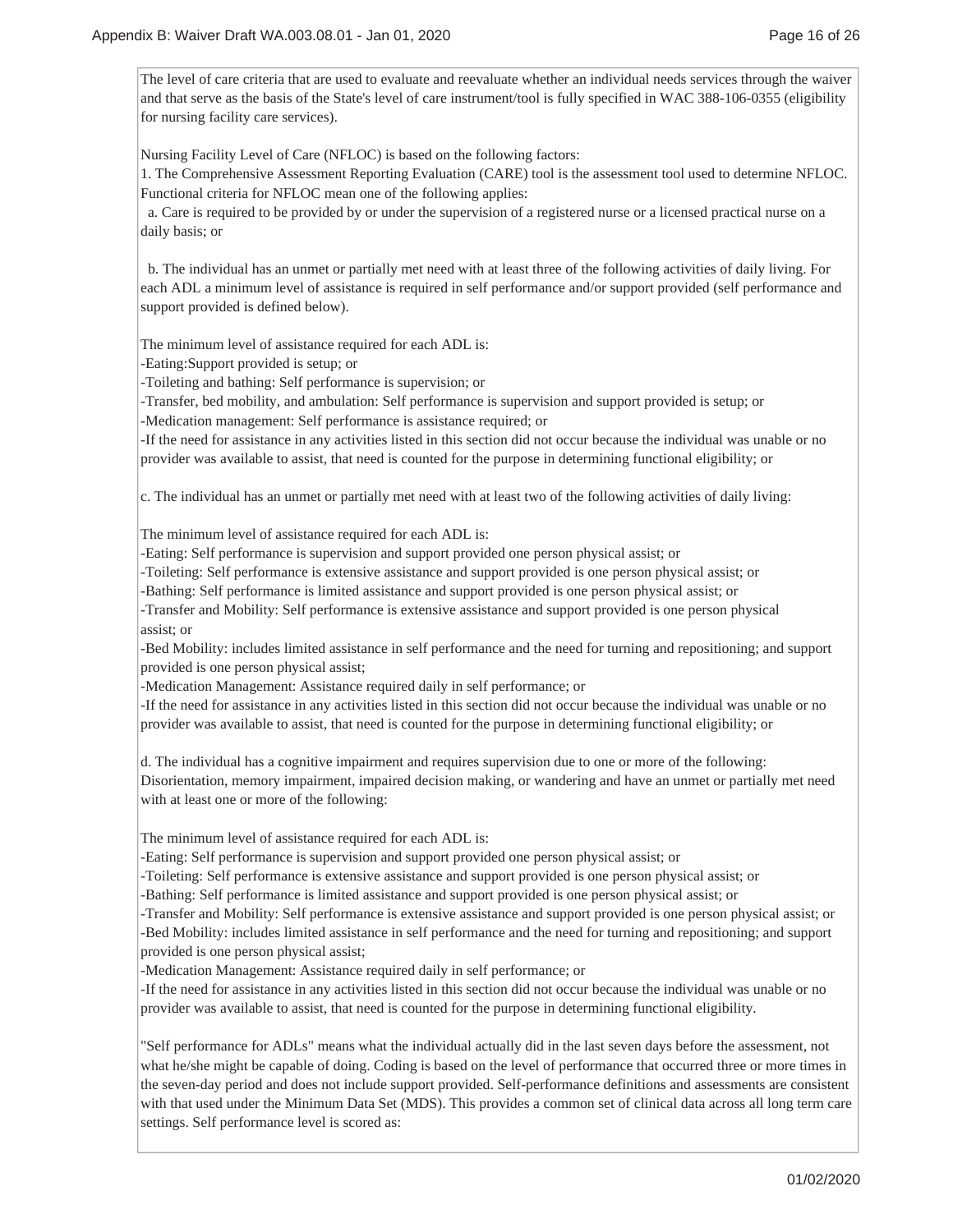(a) Independent if the individual received no help or oversight, or if the individual needed help or oversight only once or twice;

(b) Supervision if the individual received oversight (monitoring or standby), encouragement, or cueing three or more times;

(c) Limited assistance if the individual was highly involved in the activity and given physical help in guided maneuvering of limbs or other non-weight bearing assistance on three or more occasions. For bathing, limited assistance means physical help is limited to transfer only;

(d) Extensive assistance if the individual performed part of the activity, but on three or more occasions, the individual needed weight bearing support or the individual received full performance of the activity during part, but not all, of the activity. For bathing, extensive assistance means the individual needed physical help with part of the activity (other than transfer);

(e) Total dependence if the individual received full caregiver performance of the activity and all subtasks during the entire seven-day period from others. Total dependence means complete nonparticipation by the individual in all aspects of the ADL; or

(f) Activity did not occur if the individual or others did not perform an ADL over the last seven days before the individual's assessment. The activity may not have occurred because:

- (i) The individual was not able (e.g., walking, if paralyzed);
- (ii) No provider was available to assist; or

(iii) The individual declined assistance with the task.

"Support provided" means the highest level of support provided to the individual by others in the last seven days before the assessment, even if that level of support occurred only once.

(a) No set-up or physical help provided by others;

(b) Set-up help only provided, which is the type of help characterized by providing the individual with articles, devices, or preparation necessary for greater self performance of the activity. (For example, set-up help includes but is not limited to giving or holding out an item or cutting food);

(c) One-person physical assist provided;

- (d) Two- or more person physical assist provided; or
- (e) Activity did not occur during entire seven-day period.

Washington uses an automated assessment system called the Comprehensive Assessment Reporting Evaluation (CARE) tool to evaluate and reevaluate level of care criteria required by the waiver. The CARE tool is available to CMS upon request through the Operating agency.

The functions, elements and scoring mechanisms of CARE are spelled out in the Washington State Administrative Code (WAC)388-106-0050 through 0145.

These WAC references are available to CMS upon request.

- **Level of Care Instrument(s).** Per 42 CFR §441.303(c)(2), indicate whether the instrument/tool used to evaluate level of **e.** care for the waiver differs from the instrument/tool used to evaluate institutional level of care *(select one)*:
	- **The same instrument is used in determining the level of care for the waiver and for institutional care under the state Plan.**
	- **A different instrument is used to determine the level of care for the waiver than for institutional care under the state plan.**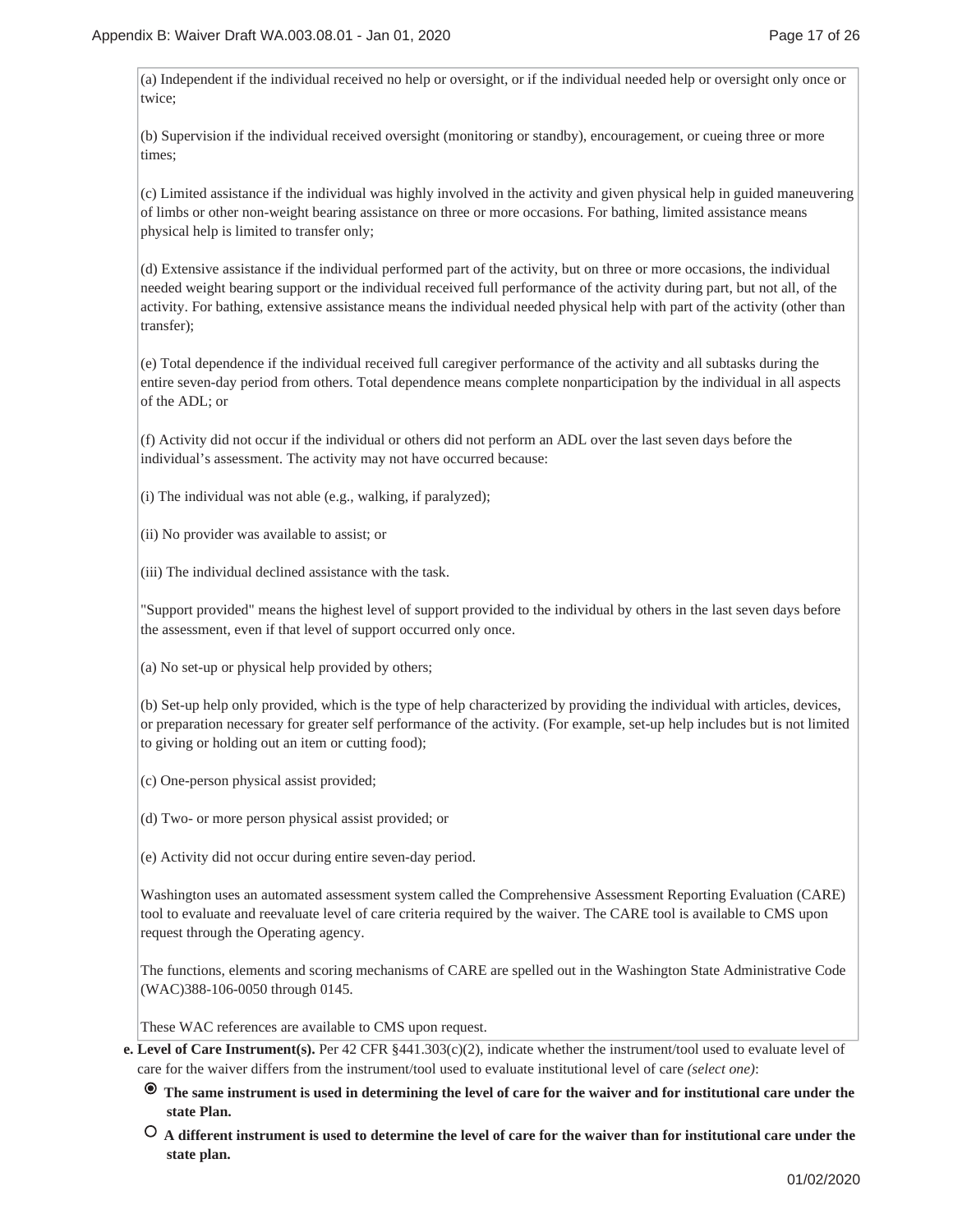Describe how and why this instrument differs from the form used to evaluate institutional level of care and explain how the outcome of the determination is reliable, valid, and fully comparable.

**f. Process for Level of Care Evaluation/Reevaluation:** Per 42 CFR §441.303(c)(1), describe the process for evaluating waiver applicants for their need for the level of care under the waiver. If the reevaluation process differs from the evaluation process, describe the differences:

Case managers complete Level of Care evaluations using the automated assessment tool CARE. CARE is used for both initial evaluations and re-evaluations. The re-evaluation process does not differ from the initial evaluation process. Evaluations are completed when an applicant initially applies for long term services and support, annually, and less than annually when a significant change in the participant's condition occurs within the annual plan period. Information about the person's ability to perform Activities of Daily Living and Instrumental Activities of Daily Living, as well as their strengths and preferences is obtained via a face-to-face interview. Evaluators also obtain and verify information by collateral contacts with formal and informal supports including physicians, caregivers, and family.

The timelines to complete each type of assessment is as follows:

- Initial assessments will be completed within 45 days of intake
- Annual and significant change assessments will be completed within 30 days of the assessment creation date
- **Reevaluation Schedule.** Per 42 CFR §441.303(c)(4), reevaluations of the level of care required by a participant are **g.** conducted no less frequently than annually according to the following schedule *(select one)*:
	- **Every three months**
	- **Every six months**
	- **Every twelve months**
	- **Other schedule** *Specify the other schedule:*

Re-evaluations must be completed every twelve months and whenever there is a significant change in the participant's condition.

- **Qualifications of Individuals Who Perform Reevaluations.** Specify the qualifications of individuals who perform **h.** reevaluations *(select one)*:
	- **The qualifications of individuals who perform reevaluations are the same as individuals who perform initial evaluations.**
	- **The qualifications are different.**

*Specify the qualifications:*

**i. Procedures to Ensure Timely Reevaluations.** Per 42 CFR §441.303(c)(4), specify the procedures that the state employs to ensure timely reevaluations of level of care *(specify):*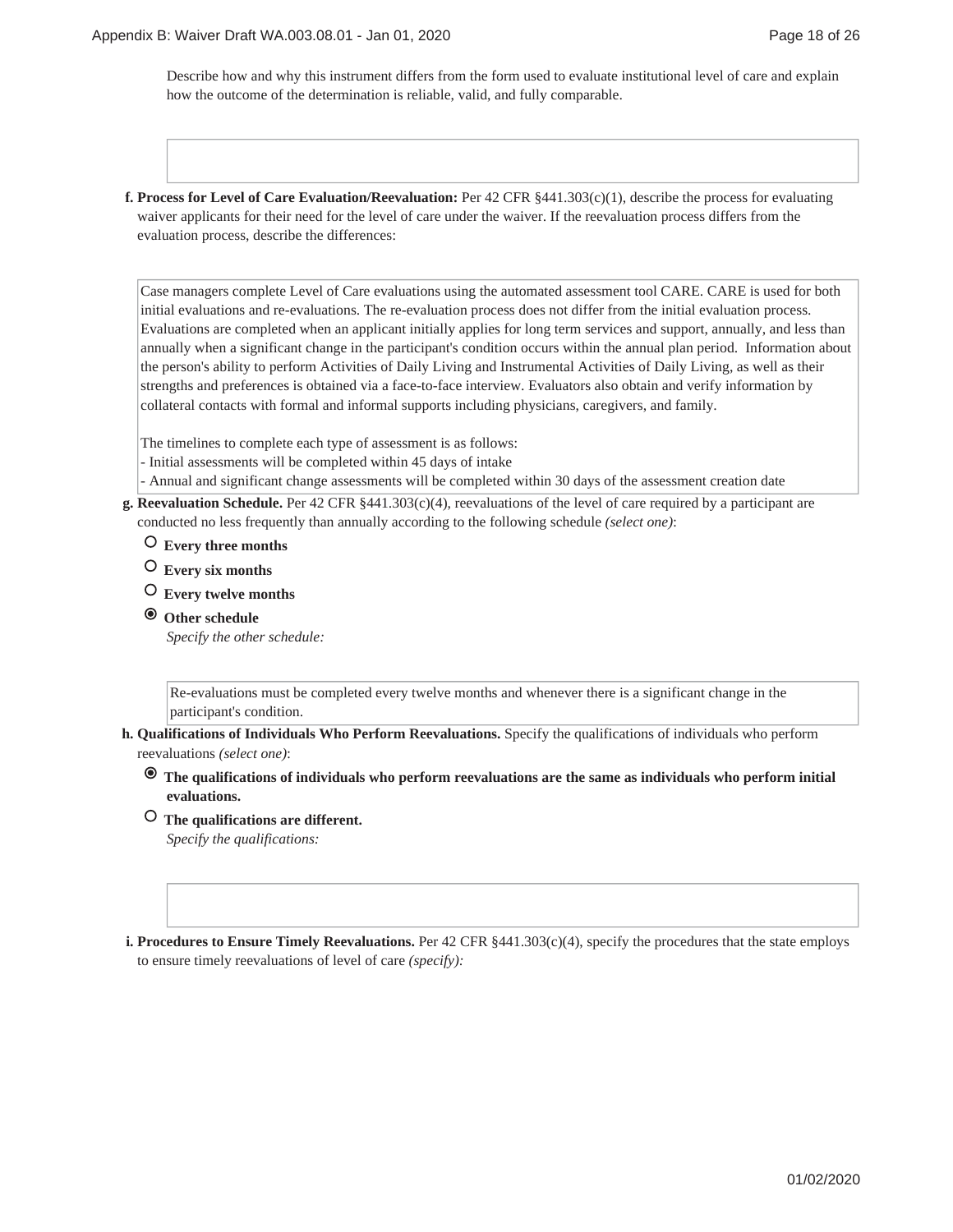The ProviderOne payment system produces a report for each case manager that lists each service authorization that is expiring or about to expire. Case managers use this information to assure the timeliness of annual reviews in addition to tickler reports produced by CARE.

HCS and AAA supervisors have a required schedule of record reviews for individual case managers and are responsible for evaluating staff on assessment timeliness. In addition, supervisors use reports produced by CARE to track timeliness of assessments.

Quality assurance staff monitoring of records includes monitoring for timeliness.

**j. Maintenance of Evaluation/Reevaluation Records.** Per 42 CFR §441.303(c)(3), the state assures that written and/or electronically retrievable documentation of all evaluations and reevaluations are maintained for a minimum period of 3 years as required in 45 CFR §92.42. Specify the location(s) where records of evaluations and reevaluations of level of care are maintained:

Electronically retrievable documentation of all evaluations and reevaluations is maintained for a minimum of three years by ALTSA.

## **Appendix B: Evaluation/Reevaluation of Level of Care**

## **Quality Improvement: Level of Care**

*As a distinct component of the States quality improvement strategy, provide information in the following fields to detail the States methods for discovery and remediation.*

#### **Methods for Discovery: Level of Care Assurance/Sub-assurances a.**

*The state demonstrates that it implements the processes and instrument(s) specified in its approved waiver for evaluating/reevaluating an applicant's/waiver participant's level of care consistent with level of care provided in a hospital, NF or ICF/IID.*

### **Sub-Assurances: i.**

*Sub-assurance: An evaluation for LOC is provided to all applicants for whom there is reasonable* **a.** *indication that services may be needed in the future.*

### **Performance Measures**

*For each performance measure the State will use to assess compliance with the statutory assurance (or sub-assurance), complete the following. Where possible, include numerator/denominator.*

*For each performance measure, provide information on the aggregated data that will enable the State to analyze and assess progress toward the performance measure. In this section provide information on the method by which each source of data is analyzed statistically/deductively or inductively, how themes are identified or conclusions drawn, and how recommendations are formulated, where appropriate.*

### **Performance Measure:**

**Percent of initial applications with documentation that an assessment was submitted and reviewed for a level of care determination. N=Number of applications received that were submitted and reviewed for a level of care assessment D=Number of applications received**

#### **Data Source** (Select one):

**Analyzed collected data (including surveys, focus group, interviews, etc)** If 'Other' is selected, specify: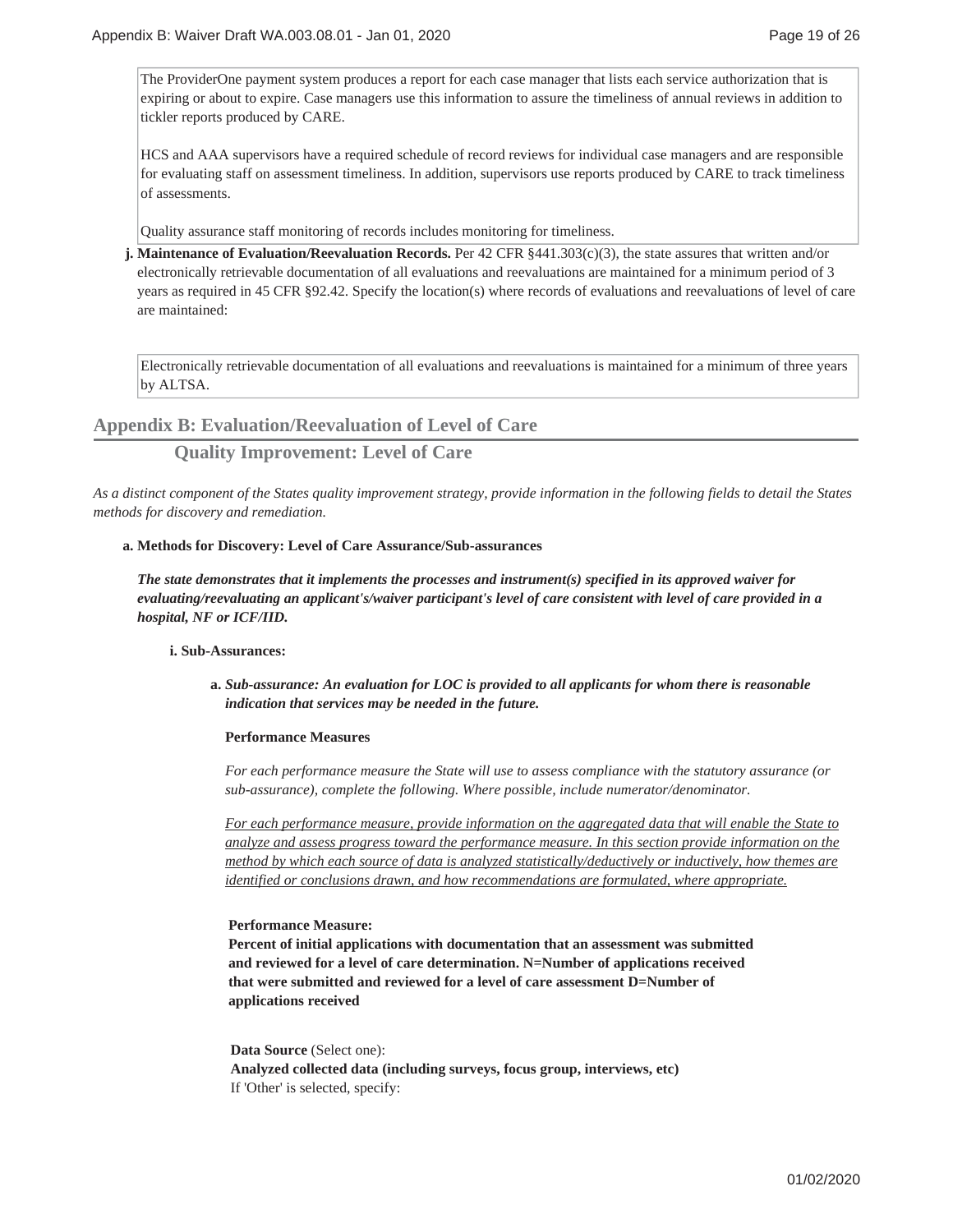| <b>Responsible Party for</b><br>data<br>collection/generation<br>(check each that applies): | <b>Frequency of data</b><br>collection/generation<br>(check each that applies): | <b>Sampling Approach</b><br>(check each that applies):        |
|---------------------------------------------------------------------------------------------|---------------------------------------------------------------------------------|---------------------------------------------------------------|
| $\Box$ State Medicaid<br><b>Agency</b>                                                      | $\perp$ Weekly                                                                  | $\overline{\times}$ 100% Review                               |
| $\boxed{\times}$ Operating Agency                                                           | Monthly                                                                         | Less than 100%<br><b>Review</b>                               |
| $\Box$ Sub-State Entity                                                                     | Quarterly                                                                       | Representative<br><b>Sample</b><br>Confidence<br>$Interval =$ |
| Other<br>Specify:                                                                           | $\boxtimes$ Annually                                                            | <b>Stratified</b><br>Describe Group:                          |
|                                                                                             | $\Box$ Continuously and<br>Ongoing                                              | $\Box$ Other<br>Specify:                                      |
|                                                                                             | Other<br>Specify:                                                               |                                                               |

## **Data Aggregation and Analysis:**

| <b>Responsible Party for data</b><br>aggregation and analysis (check each<br><i>that applies</i> ): | Frequency of data aggregation and<br>analysis(check each that applies): |
|-----------------------------------------------------------------------------------------------------|-------------------------------------------------------------------------|
| <b>State Medicaid Agency</b>                                                                        | Weekly                                                                  |
| <b>Operating Agency</b>                                                                             | <b>Monthly</b>                                                          |
| <b>Sub-State Entity</b>                                                                             | <b>Ouarterly</b>                                                        |
| Other<br>Specify:                                                                                   | nnually                                                                 |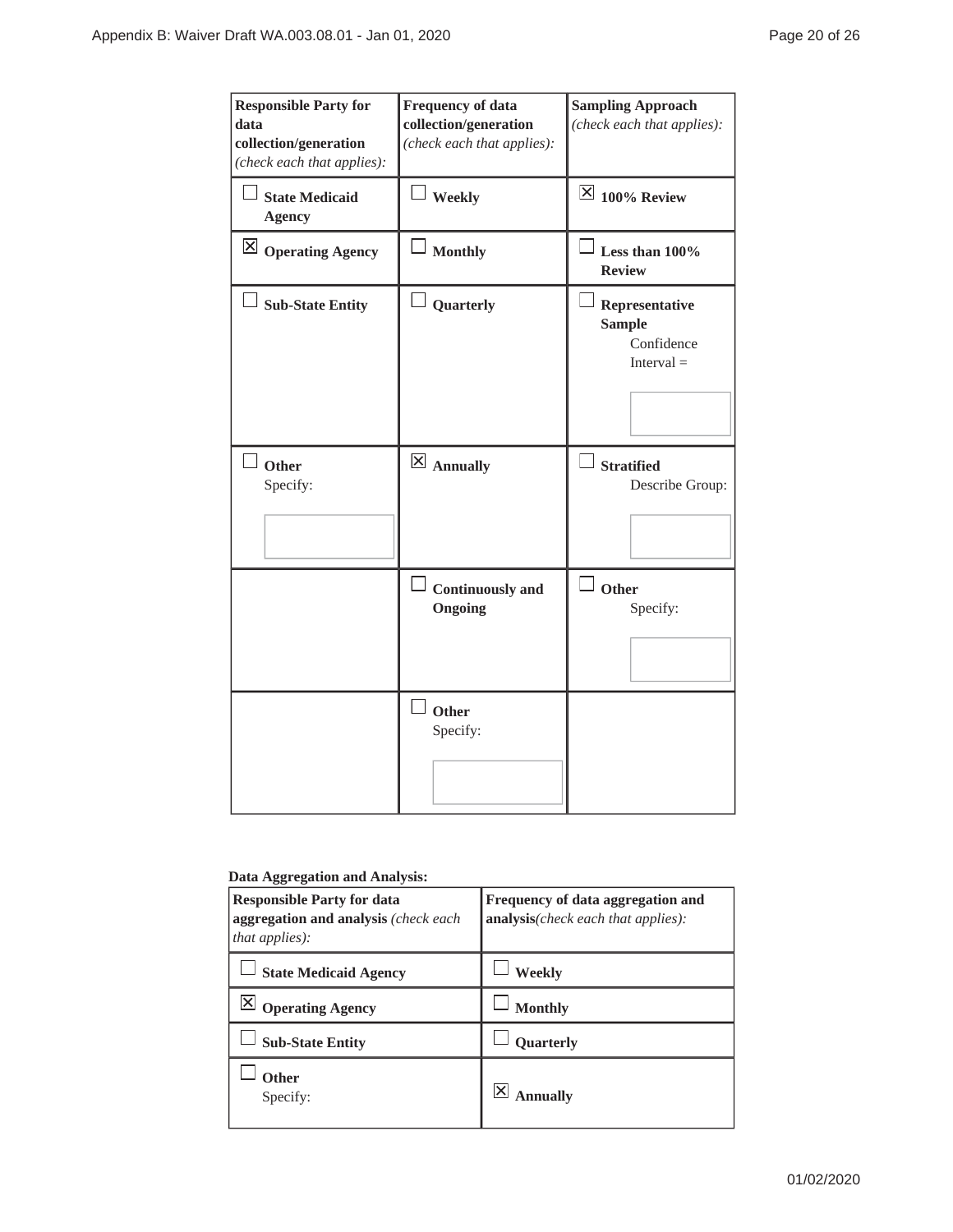| <b>Responsible Party for data</b><br>aggregation and analysis (check each<br><i>that applies</i> ): | Frequency of data aggregation and<br><b>analysis</b> ( <i>check each that applies</i> ): |
|-----------------------------------------------------------------------------------------------------|------------------------------------------------------------------------------------------|
|                                                                                                     |                                                                                          |
|                                                                                                     | <b>Continuously and Ongoing</b>                                                          |
|                                                                                                     | <b>Other</b><br>Specify:                                                                 |

## *Sub-assurance: The levels of care of enrolled participants are reevaluated at least annually or as* **b.** *specified in the approved waiver.*

## **Performance Measures**

*For each performance measure the State will use to assess compliance with the statutory assurance (or sub-assurance), complete the following. Where possible, include numerator/denominator.*

*For each performance measure, provide information on the aggregated data that will enable the State to analyze and assess progress toward the performance measure. In this section provide information on the method by which each source of data is analyzed statistically/deductively or inductively, how themes are identified or conclusions drawn, and how recommendations are formulated, where appropriate.*

## *Sub-assurance: The processes and instruments described in the approved waiver are applied* **c.** *appropriately and according to the approved description to determine participant level of care.*

### **Performance Measures**

*For each performance measure the State will use to assess compliance with the statutory assurance (or sub-assurance), complete the following. Where possible, include numerator/denominator.*

*For each performance measure, provide information on the aggregated data that will enable the State to analyze and assess progress toward the performance measure. In this section provide information on the method by which each source of data is analyzed statistically/deductively or inductively, how themes are identified or conclusions drawn, and how recommendations are formulated, where appropriate.*

### **Performance Measure:**

**The number and percent of participants whose eligibility was determined using the appropriate processes and instruments according to the approved description to determine participant level of care. N = All participants reviewed who received an eligibility determination using the appropriate processes and instruments D = All participants records reviewed who had an eligibility determination**

**Data Source** (Select one): **Record reviews, off-site** If 'Other' is selected, specify: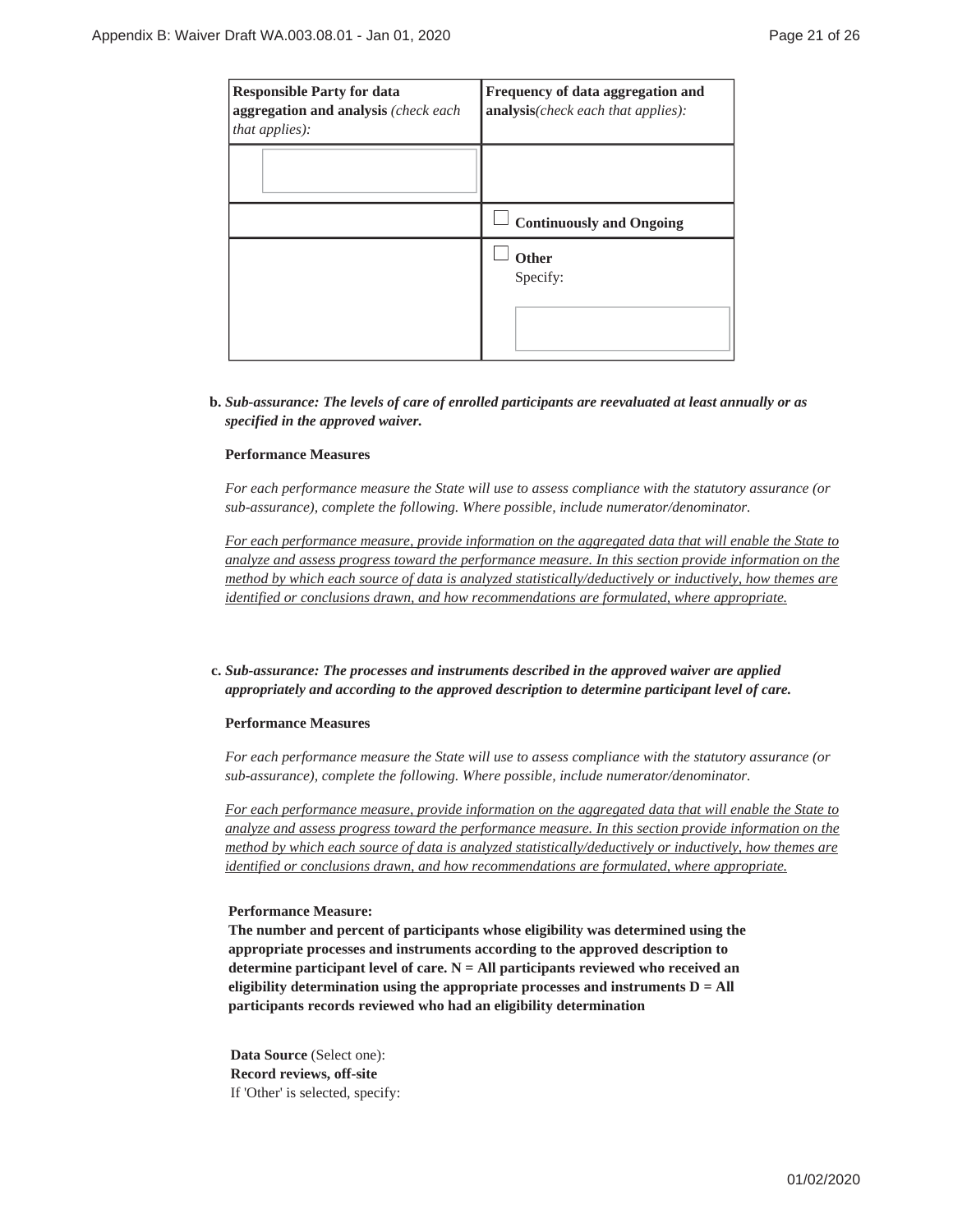| <b>Responsible Party for</b><br>data<br>collection/generation<br>(check each that applies): | <b>Frequency of data</b><br>collection/generation<br>(check each that applies): | <b>Sampling Approach</b><br>(check each that applies):                                      |
|---------------------------------------------------------------------------------------------|---------------------------------------------------------------------------------|---------------------------------------------------------------------------------------------|
| <b>State Medicaid</b><br><b>Agency</b>                                                      | Weekly                                                                          | 100% Review                                                                                 |
| $\vert$ $\times$   Operating Agency                                                         | <b>Monthly</b>                                                                  | $\overline{\boxtimes}$ Less than 100%<br><b>Review</b>                                      |
| $\Box$ Sub-State Entity                                                                     | Quarterly                                                                       | $\overline{\mathbf{X}}$ Representative<br><b>Sample</b><br>Confidence<br>$Interval =$<br>5% |
| $\perp$ Other<br>Specify:                                                                   | $\overline{\boxtimes}$ Annually                                                 | <b>Stratified</b><br>Describe Group:                                                        |
|                                                                                             | <b>Continuously</b> and<br>Ongoing                                              | Other<br>Specify:                                                                           |
|                                                                                             | Other<br>Specify:                                                               |                                                                                             |

## **Data Aggregation and Analysis:**

| <b>Responsible Party for data</b><br>aggregation and analysis (check each)<br>that applies): | Frequency of data aggregation and<br>analysis(check each that applies): |
|----------------------------------------------------------------------------------------------|-------------------------------------------------------------------------|
| <b>State Medicaid Agency</b>                                                                 | Weekly                                                                  |
| <b>Operating Agency</b>                                                                      | <b>Monthly</b>                                                          |
| <b>Sub-State Entity</b>                                                                      | <b>Ouarterly</b>                                                        |
| Other<br>Specify:                                                                            | nnuallv                                                                 |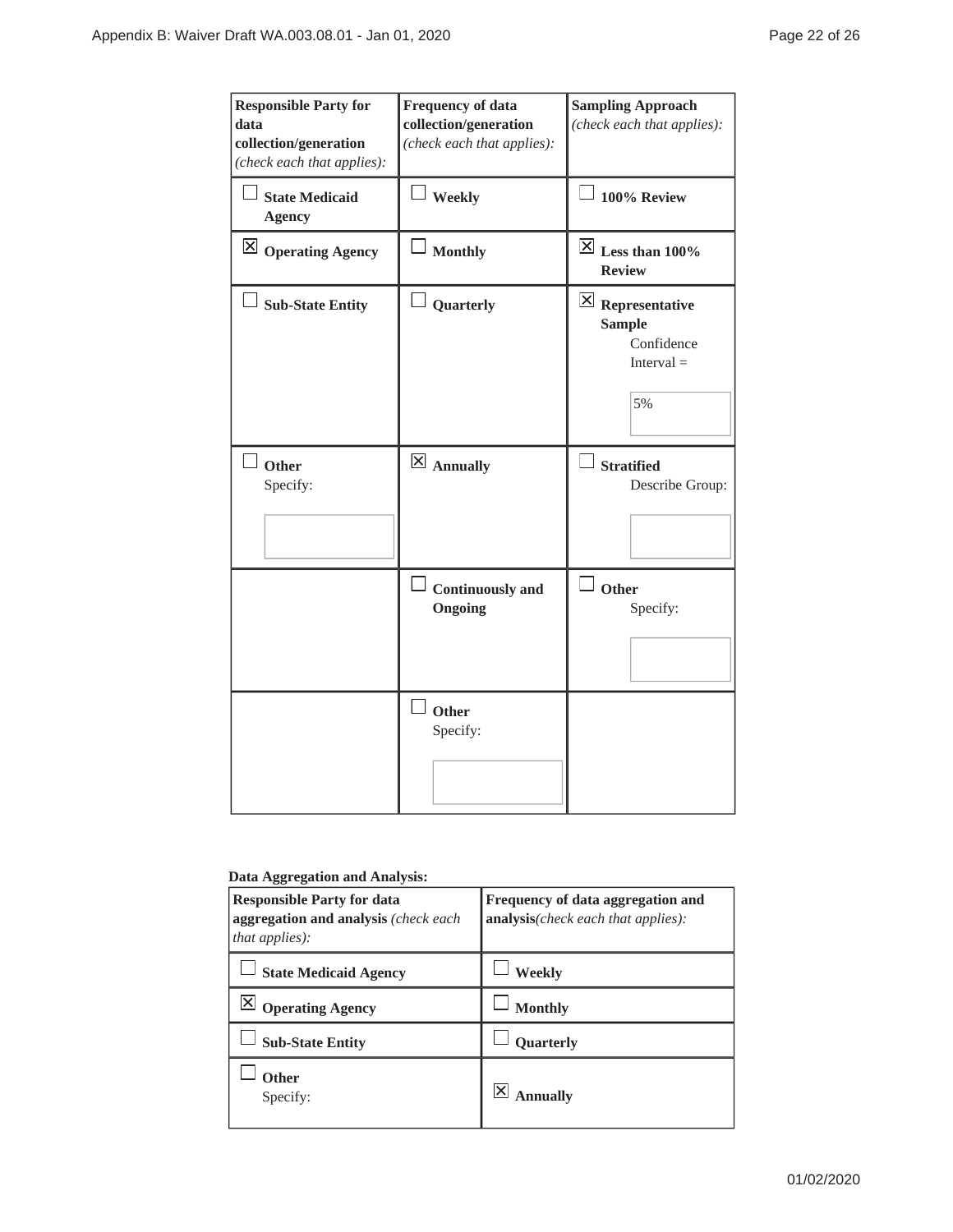| <b>Responsible Party for data</b><br>aggregation and analysis (check each<br>that applies): | Frequency of data aggregation and<br>analysis(check each that applies): |
|---------------------------------------------------------------------------------------------|-------------------------------------------------------------------------|
|                                                                                             |                                                                         |
|                                                                                             | <b>Continuously and Ongoing</b>                                         |
|                                                                                             | <b>Other</b><br>Specify:                                                |

ii. If applicable, in the textbox below provide any necessary additional information on the strategies employed by the State to discover/identify problems/issues within the waiver program, including frequency and parties responsible.

The CARE assessment as specified in the waiver is the only assessment tool used to determine LOC. To determine LOC, case managers use CARE which is a standardized assessment tool based on the MDS. QA staff and supervisors/managers monitor for appropriate application of the CARE instrument and processes to meet subassurance c: (The processes and instruments described in the approved waiver are applied appropriately and according to the approved description to determine participant level of care).

Social service supervisors/managers annually monitor worker case records to ensure LOC accuracy and that a LOC is determined annually or at significant change (approximately 2000 reviews statewide). For new staff, supervisors review the first 5 assessments. After the first five assessments, a minimum of 50% of LOCs are reviewed for the next three months of employment. After three months, additional reviews are completed at the supervisor's discretion based upon performance. Errors in assessment that can lead to an inaccurate LOC determination are corrected. ALTSA QA unit monitors LOC using a statistically valid sample of records statewide on an 12 month review cycle.

Monitoring activities and data provide evidence of use of the CARE application. LOC determinations that are not correctly determined are corrected and correction is verified at second review. Training to address use of the CARE application is developed based on the data: individual, unit, regional or statewide.

CARE enforces rules of eligibility. An algorithm in CARE determines LOC based on information entered in to the assessment by the participant and case manager. A LOC determination is completed on all applicants for whom there is reasonable indication that services may be needed in the future. If the participant is not COPES eligible, the option is not available for the case manager to select/ participant to choose and will not print on the service summary (plan of care).

-An Intake is completed at the state agency (HCS) within two working days of receiving the request/referral for services – referrals are entered within one working day for applicants discharging from the hospital.

- The case is assigned to a social worker (the primary case manager) within one working day of the intake date. - A face-to-face contact is made within two working days of receipt of the referral for applicants coming home from the hospital.

- The assessment process must be completed and services authorized (if eligible) within 45 days of the date of assignment.

## **Methods for Remediation/Fixing Individual Problems b.**

Describe the States method for addressing individual problems as they are discovered. Include information **i.** regarding responsible parties and GENERAL methods for problem correction. In addition, provide information on the methods used by the state to document these items.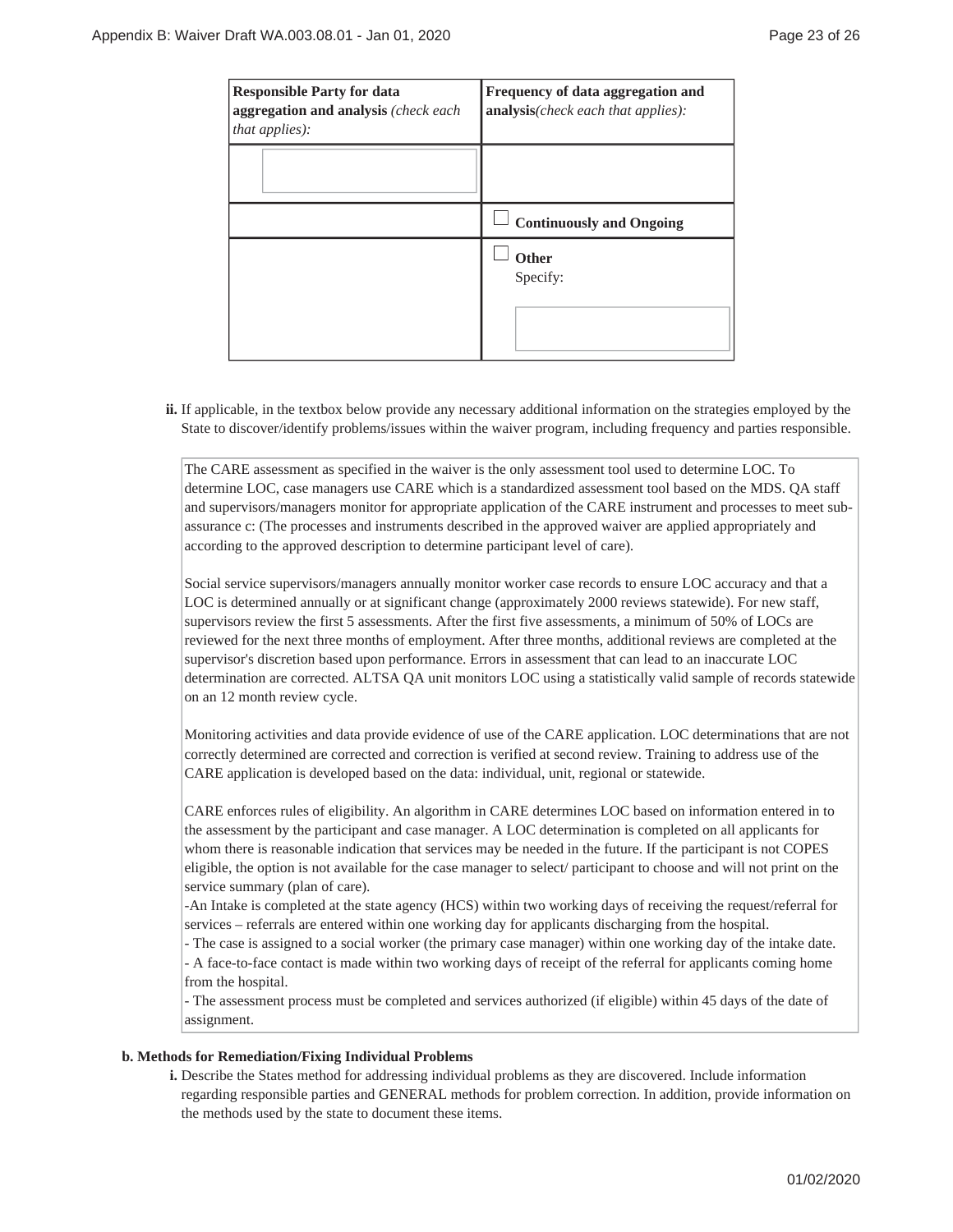- CARE, QA and payment reports are reviewed and corrective action taken on an on-going basis by supervisors and field managers. Case managers are required to take action within 30 days to address all inappropriate LOC determinations identified during the supervisory and QA unit monitoring. CARE management reports include data elements such as: intake date, first assigned date, primary case manager, date assessment created, date moved from pending to current (make payment), setting and transfer dates.

- Quality assurance proficiency and follow-up reports document prompt assessment and eligibility determinations, accuracy, and remediation. QA roll up reports are reviewed at all levels of the system: case managers individualized proficiency reports; supervisors - unit reports; HCS Regional Administrators and AAA Directors regional reports; and ALTSA headquarters - reviews/analyzes regional and statewide aggregate data.

Proficiency Improvement Plans (PIPs)are required for areas where required proficiency levels are not achieved or if improvement is not evident based upon previous corrective actions. PIPs are evaluated and individualized prior to approval to ensure that plan will effectively address areas that need improvement. Training elements of PIPs are coordinated through ATSA and ALTSA staff are made available to provide training and technical support.

Each Region/AAA develops an annual training plan that outlines how mandatory and optional training will occur for new and experienced staff (employed one year or longer). This document is revised annually at the regional/PSA level and may be reviewed by the QAS during the HCA/AAA review cycle.

Identified statewide trends are forwarded to the ALTSA program managers and Chronic Care, Well Being and Performance Improvement unit for training revision and development.

## **Remediation Data Aggregation ii.**

## **Remediation-related Data Aggregation and Analysis (including trend identification)**

| <b>Responsible Party</b> (check each that applies):                         | Frequency of data aggregation and analysis<br>(check each that applies): |
|-----------------------------------------------------------------------------|--------------------------------------------------------------------------|
| <b>State Medicaid Agency</b>                                                | Weekly                                                                   |
| $\boxtimes$ Operating Agency                                                | <b>Monthly</b>                                                           |
| <b>Sub-State Entity</b>                                                     | Quarterly                                                                |
| $\overline{\mathsf{x}}$<br><b>Other</b><br>Specify:<br>Area Agency on Aging | $\mathsf{ \mathsf{x} }$<br><b>Annually</b>                               |
|                                                                             | <b>Continuously and Ongoing</b>                                          |
|                                                                             | Other<br>Specify:                                                        |

### **Timelines c.**

When the State does not have all elements of the Quality Improvement Strategy in place, provide timelines to design methods for discovery and remediation related to the assurance of Level of Care that are currently non-operational.

# $\odot$  No

## **Yes**

Please provide a detailed strategy for assuring Level of Care, the specific timeline for implementing identified strategies, and the parties responsible for its operation.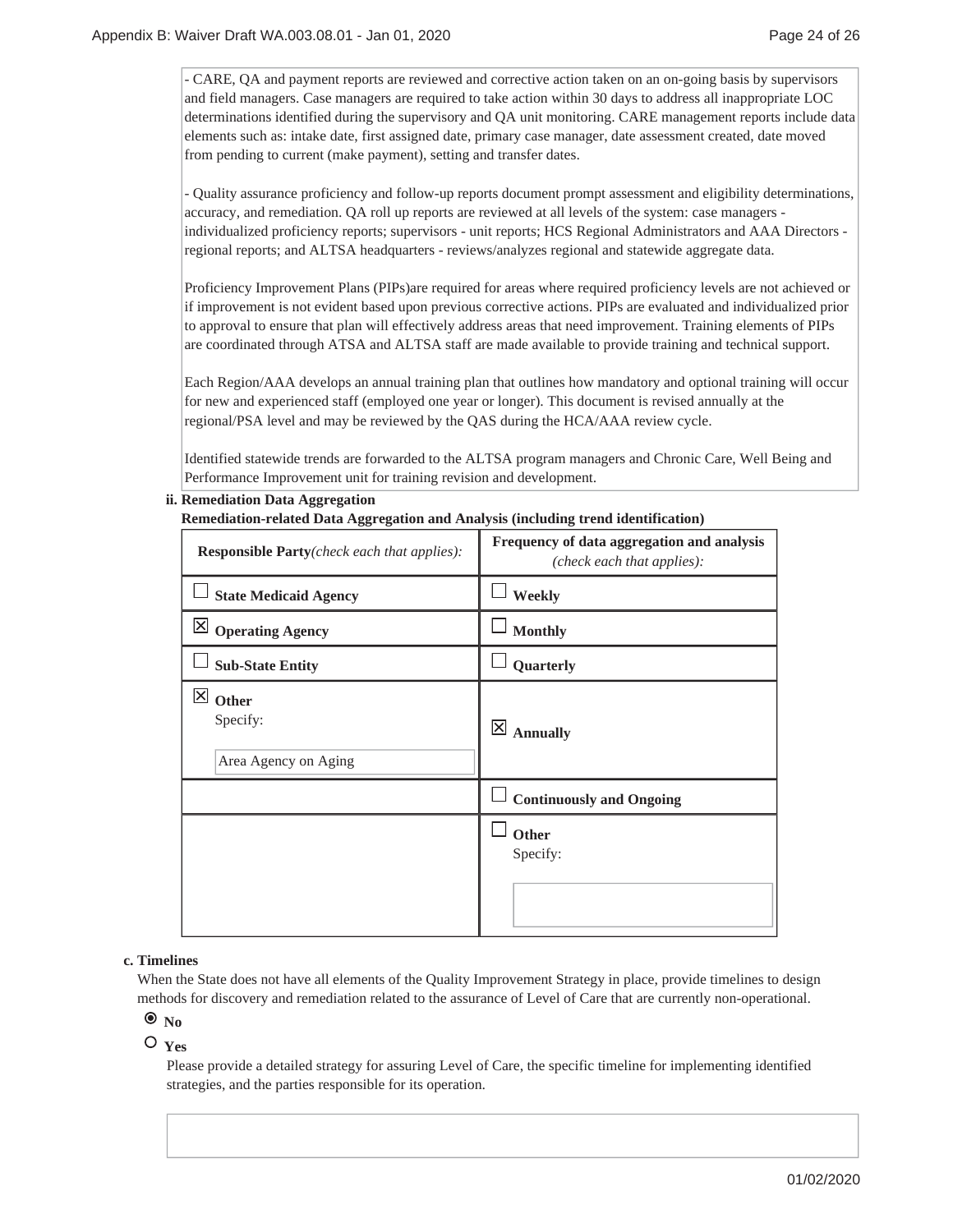# **Appendix B: Participant Access and Eligibility**

**B-7: Freedom of Choice**

*Freedom of Choice. As provided in 42 CFR §441.302(d), when an individual is determined to be likely to require a level of care for this waiver, the individual or his or her legal representative is:*

*i. informed of any feasible alternatives under the waiver; and*

- *ii. given the choice of either institutional or home and community-based services.*
- **Procedures.** Specify the state's procedures for informing eligible individuals (or their legal representatives) of the feasible **a.** alternatives available under the waiver and allowing these individuals to choose either institutional or waiver services. Identify the form(s) that are employed to document freedom of choice. The form or forms are available to CMS upon request through the Medicaid agency or the operating agency (if applicable).

The Department uses a form called Acknowledgement of Services (DSHS 14-225) to document the applicant/recipient's freedom to choose between institutional and home and community-based services. The DSHS 14-225 is explained to the individual by the case manager or social worker and a signature is obtained stating that the individual understands they have a choice in the type of services received, where the service is provided as well as the right to a fair hearing. The individual signs this form to designate the service choice.

Fair Hearing information is contained on the DSHS 14-225, Acknowledgement of Services form. Rights to a fair hearing are explained to all clients during the Medicaid application process and again during the assessment process.

The client receives a copy of the DSHS 14-225 and a signed copy of the form is maintained in the applicant/recipient's case record.

**Maintenance of Forms.** Per 45 CFR §92.42, written copies or electronically retrievable facsimiles of Freedom of Choice **b.** forms are maintained for a minimum of three years. Specify the locations where copies of these forms are maintained.

Electronically retrievable copies of forms are maintained by ALTSA for a minimum of three years in the client record.

# **Appendix B: Participant Access and Eligibility**

**B-8: Access to Services by Limited English Proficiency Persons**

**Access to Services by Limited English Proficient Persons.** Specify the methods that the state uses to provide meaningful access to the waiver by Limited English Proficient persons in accordance with the Department of Health and Human Services "Guidance to Federal Financial Assistance Recipients Regarding Title VI Prohibition Against National Origin Discrimination Affecting Limited English Proficient Persons" (68 FR 47311 - August 8, 2003):